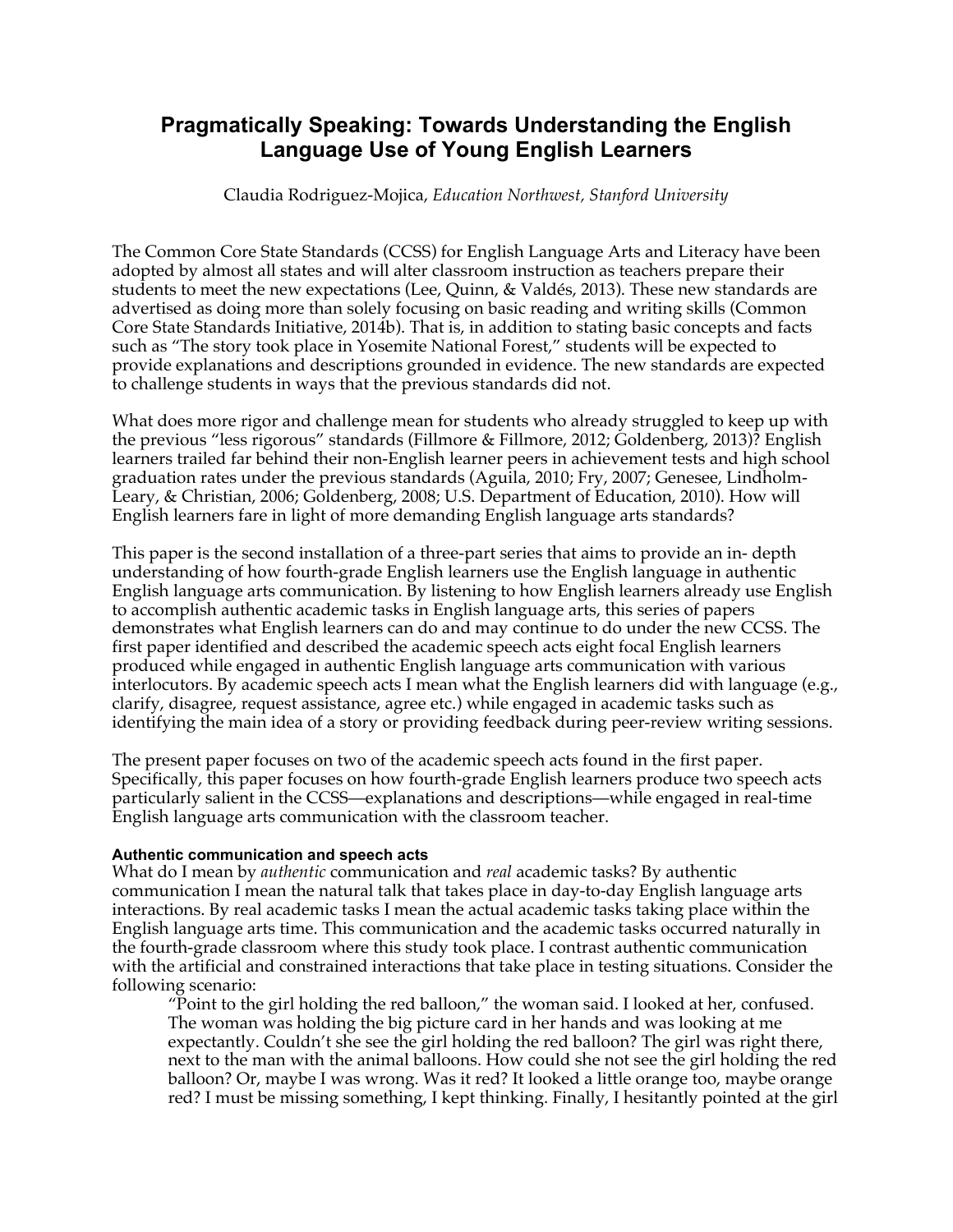holding the orange red balloon, completely unsure of my response. The woman wrote something down and continued to ask me questions that I could not make sense of. "What is this?" she asked as she pointed to familiar items such as a dog, a car, and a bicycle.

The young girl in the scenario is me as a young English learner. I have vivid memories of confusion as I tried to figure out the trick behind the obvious answer questions. The question was more than a known-answer question; it was senseless. My problem was not that I lacked the listening comprehension or vocabulary knowledge necessary to understand the woman's directions. I could hear and see perfectly well and I knew the meaning of *point*, *girl*, *holding*, *red*, and *balloon*. My problem was that I could not wrap my head around the obviously simple task presented in this artificial testing situation. My friends and I were being pulled from class one by one to meet this woman and answer her questions and we were told it was important that we try our best. Was she really just asking me to point to the girl with the red balloon?

Testing scenarios like the one above are artificial events with the purpose of getting at what students know in a systematic way, but I argue that their artificialness can confuse children and dim what students really know. If I had the courage to deviate from the initiation-responseevaluation<sup>,</sup> routine, and said "She's holding a red balloon, but it looks a little like orange. Does that count?" my ELP would have been clear. But, as a child I had been taught to follow the rules (whether spoken or unspoken) and so I pointed. My response was constrained by the testing environment in a way that most natural talk in interaction is not. This dissertation uses audiorecordings of natural talk in action as eight focal children work through academic tasks during English language arts.

Analyzing speech acts, or the acts performed by the speaker as a result of an utterance made (Crystal, 2009), is a powerful way to investigate what ELs can do in English. Flowerdew (2013) explains that much like the basic units of grammar may be clauses or sentences, the basic units of communication are speech acts. By studying the speech acts that English learners produce in English, I am interested in their talk as action and not in the grammatical features of the children's utterances. If in response to a peer suggestion the speaker says, "I don't think we should do that," the speech act is a refusal. The student could have also performed a refusal by any of the following:

- 1. How about we write about lizards instead?
- 2. You crazy?
- 3. The teacher said we can't do that.
- 4. That won't work.
- 5. Heck no!

Any of the utterances above serve to refuse a peer's suggestion, but clearly some may be more appropriate than others depending on context. The indirect, "How about we write about lizards instead?" may be better suited than "You crazy?," if students are under direct teacher supervision or if the speaker is concerned with hurting their interlocutor's feelings. Alternatively, given the right context<sup>,</sup> "You crazy?" and "Heck no!" may be perfectly appropriate refusals and preferable over indirect approaches. Notice that "You crazy?" contains an *are* copula deletion and could be interpreted as "incorrect grammar" but the copula deletion does nothing to hinder the communicative intent. By using speech act analysis, I view "You crazy?" as equal to "Are you crazy?" and not subordinate. I use the term *academic* speech act to

 <sup>1</sup> In this case, the evaluation was not voiced but instead written down.

 $2$  The speaker may want to take a strong stance, for instance, because she knows it will get the intended response.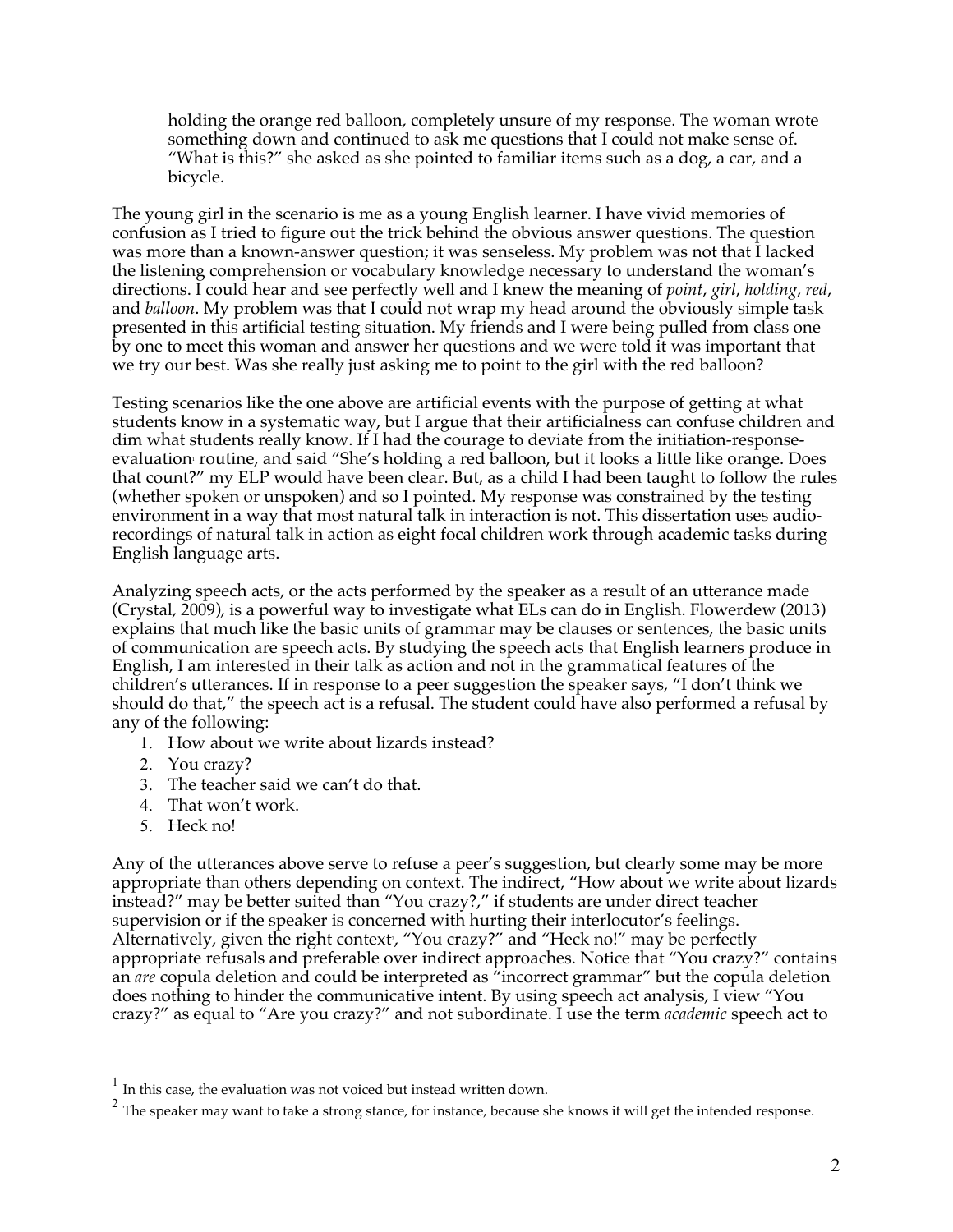mean the speech acts used to engage in academic work, specifically the engagement with academic ideas and academic tasks during English language arts.

### **Why explanations and descriptions?**

Why, out of all the academic speech acts English learners produced during English language arts, are explanations and descriptions important? First, the CCSS Reading Standards for literature and informational texts make multiple references to explanations and descriptions. This means that students, including English learners, are expected to explain and describe in English language arts. CCSS Reading Standard for Literature 4.1, for example, states, "Refer to details and examples in a text when *explaining* what the text says explicitly and when drawing inferences from the text (emphasis added)" (Common Core State Standards Initiative, 2014a). Second, Valdés, Capitelli and Alvarez's 2010 study of receptive and productive proficiencies among Spanish speaking, beginning English learners found that the production of explanations was the last productive language behavior English learners produced over a three-year period. This suggests that explanations may be one of the more difficult productive language behaviors English learners are expected to produce.

Lastly, recent work has called attention to the misuse of the terms *explanation* and *argumentation* in science education policy documents and literature (Berland & McNeill, 2012; Osborne & Patterson, 2011). Osborne and Patterson explain the importance of making terms clear, "When two linguistic features are conflated, the outcome is confusion in the mind of the teacher and student. Lacking a well-defined intellectual construct students are in danger of confusing the goals of argument and explanation, omitting vital elements of both, unable to identify these in the arguments of others" (Osborne & Patterson, 2011, p. 636).

Is a similar clarification of *explanation* and *description* in English language arts needed? Perhaps. Standard 4.1, for example, does not explicitly ask students to *describe*, but a closer look at the standard shows that it may be asking students to both *explain* and *describe.* The first part of Standard 4.1 states, "Refer to details and examples in a text when explaining what the text says explicitly," but do we *explain* what a text says? Or *describe* what a text says? One way to interpret Standard 4.1 is that students are to refer to details when telling or *describing* what the text says and *explain* how reasoning and evidence led them to a conclusion. In other words, students first *describe* what a text says and when answering an explanation-seeking question such as "why do you say that?" they refer to textual evidence to *explain* their reasoning.

Explain and describe are commonly used terms in classrooms, state standards documents, and curriculum books. Perhaps because they are so commonly used, the exact meaning of the two terms is rarely explored. There are studies on argumentation in English language arts, but as you will read below, argumentation is not the same as explanation. While English language arts research has not fully explored explanations and descriptions, science education has begun to call attention to what is meant by explanation, argumentation, and description.

I will begin my discussion on explaining and describing by reviewing studies in science education. Then, I will discuss the pragmatic-rhetorical theory of explanation on which I ground my understanding of explaining in language arts and introduce the two types of explanations that will be the focus of this study. Finally, I will share my understanding of what it means to describe in language arts and introduce the two types of descriptions that will be discussed in this study.

## **Explaining and describing in science education**

In clarifying explanation and argumentation in science education Osborne and Patterson provide the following distinction, "…explanations are driven not by the need to persuade or advance a claim to knowledge but by the desire to answer the question "Why?" (e.g., Why is the sky blue?). Driving the need for explanation is the presupposition that the phenomenon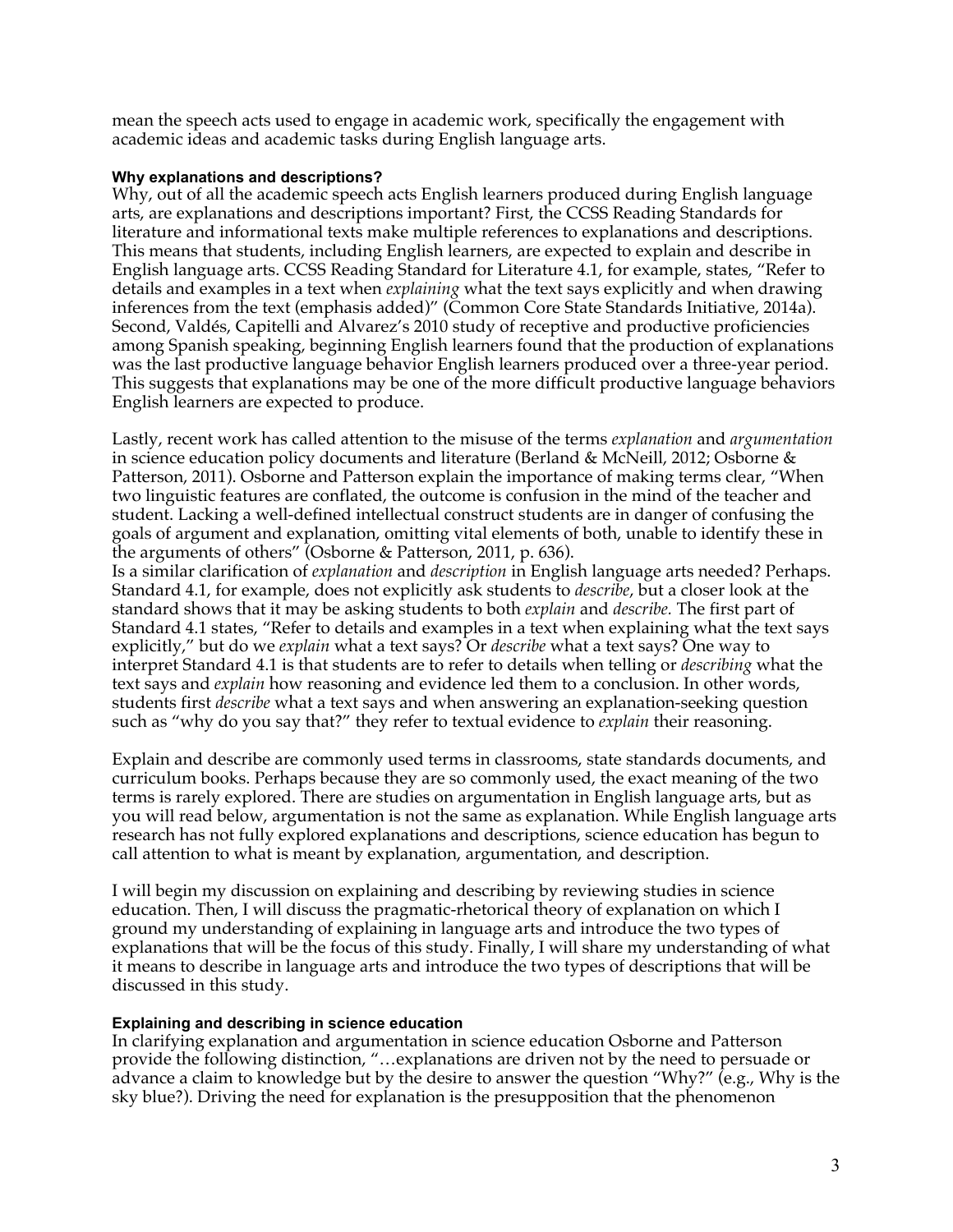occurred (e.g., that some birds survived, the sky is blue or that it rained yesterday)—none of which are statements in need of evidence to establish their validity" (Osborne & Patterson, 2011, p. 631). Explanations in the science classroom attempt to answer a "why" question about a phenomenon that is not in doubt and argumentation attempts to convince others of the validity of the argument being made. Although attempts are being made to clarify what is meant by explanation and argumentation in science education, there is disagreement about whether a clarification of terms is necessary in K–12 classrooms.

Berland and McNeill (2012) agree that explanation and argumentation are often conflated and that the research community should arrive at a common understanding of the two, but they are not convinced that the distinction should be made clear to teachers and students. Berland and McNeill (2012) worry that emphasizing the distinction between explanation and argumentation will convey the message that each practice stands alone and mislead students to thinking that explanations are possible without argumentation. Instead of emphasizing distinctions, the researchers propose emphasizing commonalities in order to show students how explanation and argumentation support each other to build scientific understanding (Berland & McNeill, 2012). In a rebuttal, Osborne and Patterson (2012) maintain that learning how to distinguish between explanation and argumentation can still result in students making links between the two practices.

Years earlier, Horwood (1988) called attention to how *describe* and *explain* were used in science teaching. Horwood (1988) stated that teachers and students see the terms *describe* and *explain*  used interchangeably and loosely in curriculum units and science tests. Sometimes *explain* is used in place of define as in *explain* the term extrinsic and other times it is used in combination with describe as in "describe and explain the depletion region and junction field at a p-n junction" (Horwood, 1988, p. 44). The inconsistent use of the terms explain and describe may confuse children attempting to produce explanations and descriptions in the classroom.

A study aimed at investigating fifth-grade student understanding of explanation, evidence, and argumentation across various settings showed that students had very little understanding of what it meant to explain in science class (McNeill, 2011). After instruction on the scientific practice of argumentation, however, the students' understanding of scientific practice, including explaining, became stronger (McNeill, 2011). The study found that 43 percent of students did not know what it meant to provide an explanation in science class and 39 percent understood an explanation in science class to be about observation (McNeill, 2011). After seven lessons incorporating scientific argumentation, 52 percent of students expressed an understanding that explaining in the science classroom was about how or why a phenomenon occurs while 30 percent viewed it as an exchange between people (McNeill, 2011). Results from this study suggest that students' understanding of explanations may be developed through instruction.

The fifth-graders in McNeill's study were largely Latino and out of 33 students, 27 students spoke a language other than English. Discussion about explanation, argumentation, and description has traditionally been approached through a general student population lens and has not specifically addressed how English learners might understand and produce these academic speech acts. Although McNeill did not provide information on whether the students were English learners, her study most closely resembles the young English learner population of interest in this paper. If fifth-grade Latino students who spoke a language other than English were unclear on what it meant to explain in the science classroom, fourth-grade Latino English learners may also lack clarity on the meaning of explanations in English language arts.

#### **The Pragmatic-Rhetorical Theory of Explanation**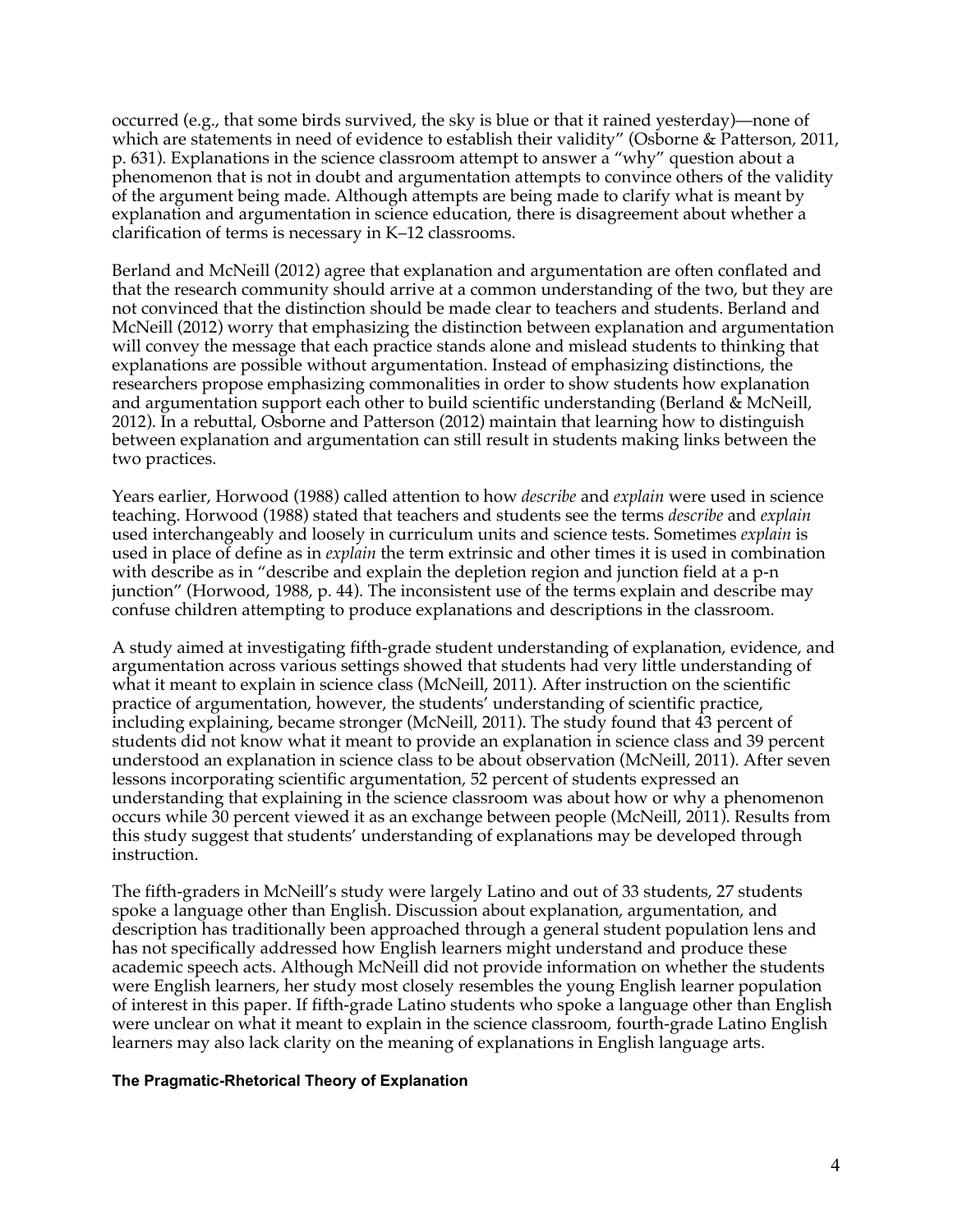My understanding and analysis of English learner explanations in English language arts is grounded in the pragmatic-rhetorical theory of explanations from the field of philosophy of science. Before delving into the theory, however, it is helpful to first understand the two components that make up explanations. What is to be explained is known as the "explanandum" and what is doing the explaining is the "explanans" (Klein, 1980). Consider the following question:

(1) Why did Arthur help the bully?

The explanandum, or what the explanation will seek to explain, is why Arthur helped the bully. Importantly, whether Arthur helped the bully is not under question. In other words, the explanandum is already known as being the case and the explanans will fill in missing information about the reason Arthur helped the bully. An appropriate explanans could be:

(2) He helped the bully because he was scared the bully would hurt him if he didn't help.

The explanans here would be, "He was scared the bully would hurt him if he didn't help." Simply put, the explanans *is* the explanation while the explanandum is what the explanans seeks to explain.

While there are various approaches to understanding scientific explanations, the pragmaticrhetorical theory is aligned with my view of language as a dynamic meaning-making process that shifts according to context. According to Faye (2007), explanations are context-dependent, intentional, and goal-oriented communicative acts that occur in response to a question about a topic for which the interlocutor lacks information. Essential to explanations is that the case to be explained is understood as having in fact occurred and the explanation will supply missing information. Faye also acknowledged two types of explanations: description-giving explanations and reason-giving explanations (2007). In short, description-giving explanations are responses to "how" and "what" questions while reason-giving explanations are in response to "why" questions (Faye, 2007). Description-giving explanations are different from descriptions because description-giving explanations attempt to answer a problem relating to knowledge or fill in the teacher's lack of information. Descriptions are simply accounts of someone or something and do not attempt to solve an epistemic puzzle. In this study, I address explanations and descriptions together because they appear to be easily confused within the English language arts classroom.

Faye's pragmatic-rhetorical view of explanations does not require that explanations be "true" or "relevant" in order to qualify as explanations because, she argues, determining the truthfulness or relevancy of an explanation is not always possible (2007). The teacher may not know the "true" answer and even if she does, the teacher may still understand the student explanation. If the explanation is understood but "false", then is it not an explanation? Regarding relevancy, Faye questions what it is that establishes relevancy between an explanation and the question (2007). In teacher-student interactions, particularly with young students, some explanations may seem immediately irrelevant. For example, it is difficult to see any connection between "I have a dog" in response to "Why did Arthur help the bully?"

#### **Explaining and defining in English language arts**

Generally speaking, my understanding of an explanation is similar to that of Faye (2007) and Osborne and Patterson (2011). I understand explanations as an attempt to answer a question that poses a problem relating to knowledge that typically takes the form of a "why," "what," or "how" question. Based on authentic English language arts classroom talk, however, I recognize that explanations can occur in the absence of an explicit verbal question. As I will later show,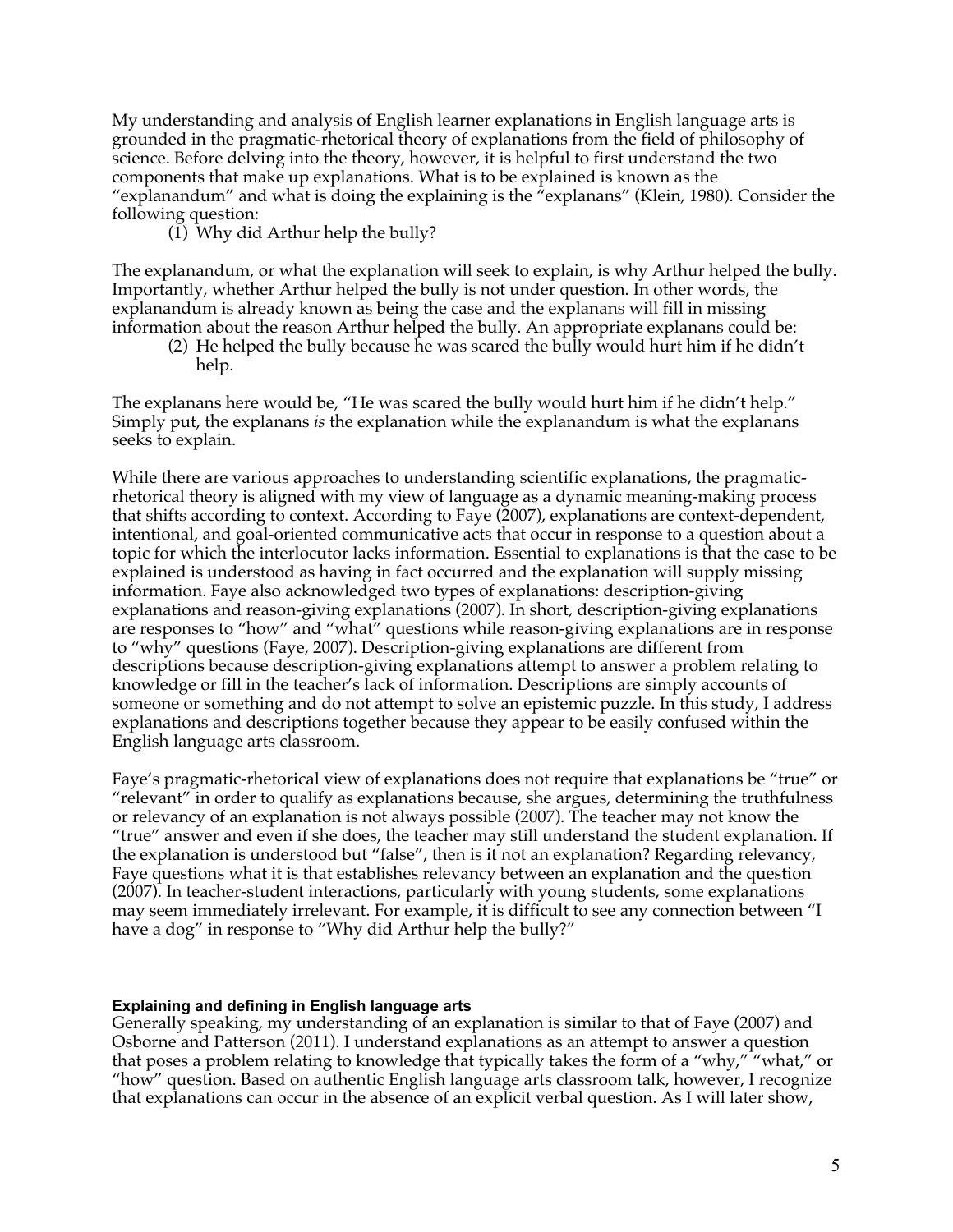students produced explanations in response to sentence starters intended to elicit student talk and sometimes launched into an explanation when they received no response. These sentence starters (e.g., I think this because…) worked as indirect vehicles for the question, "Why do you think that?," but the teacher never uttered any explanation-seeking question. Furthermore, students often used interlocutor silence as an opportunity to explain. Only accepting as explanations explicit verbal questions would deny young children's ability to read between the lines and deliver explanations when explicitly or implicitly called on.

## *Explaining*

Following Faye (2007), I classified explanations as falling into two categories: description-giving explanations and reason-giving explanations. A description-giving explanation is a response to spoken or unspoken "How" and "What" questions and must attempt to solve the inquirer's problem relating to knowledge. A reason giving explanation occurs in response to spoken or unspoken "Why" questions and must attempt to solve the inquirer's problem relating to knowledge.

## *Describing*

I define a description as an account of someone or something. As explained above a description differs from an explanation (a description-giving explanation, in particular) because a description does not attempt to solve a problem related to knowledge. Also, a description does not require an explanandum. Based on findings from the first paper, I consider two types of descriptions: describe and describe the meaning of a word. Describe can be a prompted or unprompted account of someone or something. Describing the meaning of a word is a prompted or unprompted telling of the meaning of a word. In this paper, I use describing the meaning of a word synonymously with defining because I view definitions as providing accounts of words.

## **Contributions of the current study**

What it means to explain and describe in English language arts and how English learners in particular explain and describe in the subject area has not been fully explored. With the arrival of the CCSS and increased attention to rigor and challenge, explanations and descriptions have become key academic speech acts that English learners will be expected to produce in the English language arts classroom and on state assessments. Therefore, this study draws upon work on explanations and descriptions from the philosophy of science and science education to better understand explanations and descriptions within the English language arts context. Since English learners are expected to produce explanations and descriptions within English language arts, an analysis of how they are explaining and describing in communication with the classroom teacher during English language arts has the potential to greatly inform our understanding of what English learners can do with the English language in authentic classroom interactions. Furthermore, this paper will serve as first steps to help the English language arts field clarify what is meant by explaining and describing within English language arts. By examining authentic fourth-grade English learner talk over the course of six months, I address the following research questions:

- 1. How do young English learners produce a certain type of academic speech acts particularly salient in the CCSS—explanations—in authentic communication with the teacher during English language arts?
- 2. How do young English learners produce a certain type of academic speech act particularly salient in the CCSS—descriptions—in authentic communication with the teacher during English language arts?
- 3. Are there differences in how "struggling" and "successful" English learners produce explanations and descriptions? If so, what are they?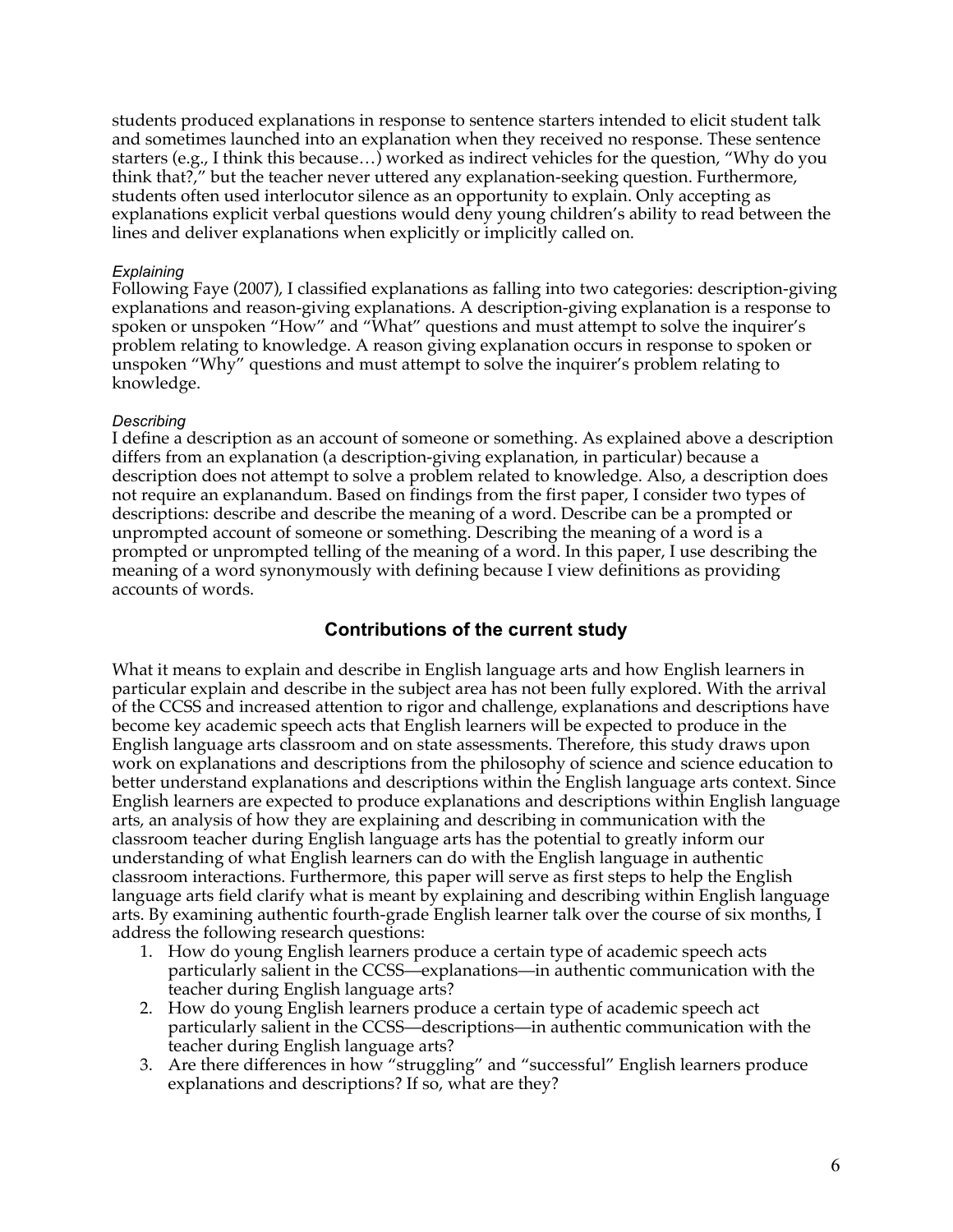## **Methods**

#### **The school and classroom**

This study was the second part of a three-part study of English learner English language use during English language arts. The study took place over a period of six months at Sage Elementary in the northern California Bay Area. At the time of this study, Sage's 693 students were 67 percent Latino, 25 percent Asian, 2 percent African American, 2 percent Filipino and 2 percent White (California Department of Education Dataquest). Approximately 58 percent of Sage's students were classified as English learners and 76 percent of the students were eligible for free or reduced-price lunch. These student demographics reflect the school neighborhood where store signs and billboards are just as likely to be in Spanish as they are in English. The large number of English learners at the elementary school was the major factor in choosing the school as a research site.

The focal classroom was selected after consultation with the school principal and confirmation of adequate numbers of English learners in the classroom. This was a fourth-grade classroom where Ms. Nielson, the classroom teacher, made conscious efforts to design classroom activities conducive to student talk. Out of 32 students in Ms. Nielson's classroom, 19 were designated English Learners, 7 Reclassified Fluent English Proficient, and 4 English Only. Given the high number of English learners, nearly all students in Ms. Nielson's classroom spoke a language other than English. Most students were Spanish speakers, but a handful of students spoke Vietnamese. Although the large majority Ms. Nielson's students spoke a language other than English, they overwhelmingly used English during class time.

#### *English language arts instruction*

Six of the eight focal students' English language arts instruction took place in Ms. Nielson's classroom. English language arts instruction in Ms. Nielson's classroom made use of many of the same activities one would find during English language arts instruction in any typical fourth-grade classroom. The students worked on vocabulary, used graphic organizers, spent time correcting sentences presented as grammatically incorrect, read chorally from the reading anthology, answered teacher questions, and worked on writing.

In addition to typical fourth-grade tasks, however, Ms. Nielson took special care to design interactive activities that would increase student talk and participation. As described earlier, this is one reason why the school principal recommended I observe her classroom. Students in her class created questions about the reading selection and participated in question and answer group activities using their own questions. The academic year during which data collection took place, the school was implementing a schoolwide focus on writing. Rather than simply allot more writing time, Ms. Nielson had students write multiple expository and narrative drafts, share them with a partner, evaluate peers' writing, and provide feedback. Students were also encouraged to speak in complete sentences and Ms. Nielson frequently provided sentence starters and sentence frames for students during group discussions and when answering whole class questions.

Two students, Alexandra and Silver, did not receive English language arts instruction with their home class. Instead, they attended Ms. X's reading class for struggling readers for the entire English language arts block. Ms. X's class ran from late October to late February<sup>,</sup>. This reading class was half the size of Ms. Nielson's class and used *Inside*, an intensive intervention-reading curriculum. The class was for a combination of fourth- and fifth-grade students, most of whom

 $3$  Most of Alexandra and Silver's classroom talk is in Ms. X's class, but some is taken from Ms. Nielson's class after the intensive reading class ended.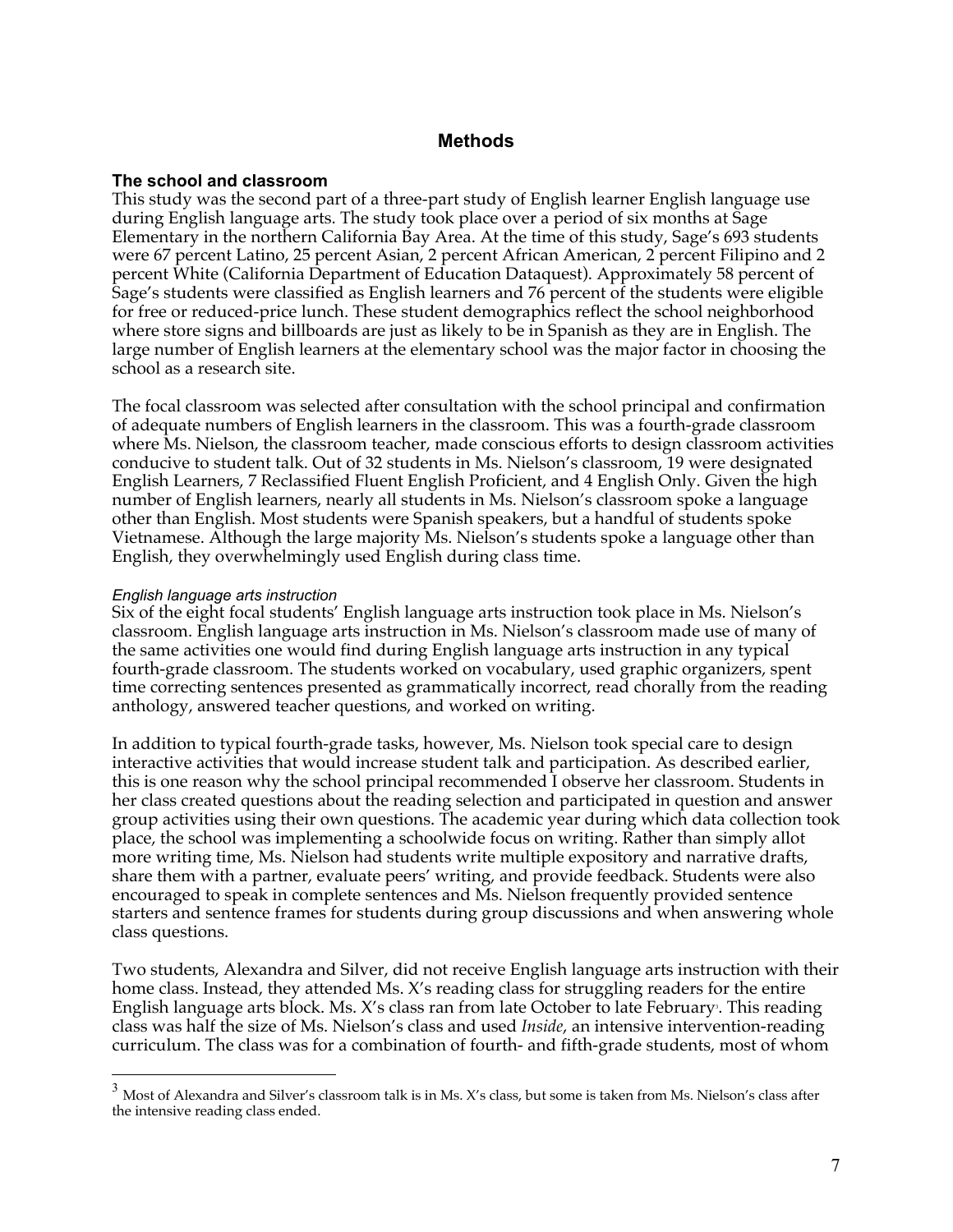were English learners. Ms. X's smaller class size was designed with the purpose of lowering the teacher to student ratio and increasing the opportunity for students to interact with the classroom teacher. Students in Ms. X's class worked on practice book pages, writing friendly letters, irregular verbs, and exercises aimed at vocabulary building. Vocabulary building exercises included choral reading of vocabulary words, making vocabulary cards, and games on the classroom computers.

## **The children**

Eight fourth-grade English learners were chosen as participants for this study. The criteria for selecting participants were: (1) that they were classified as EL, (2) that they spoke Spanish, and (3) that they met the "struggling" or "successful" criteria described below. With the help of the classroom teacher, I identified four "successful" and four "struggling" ELs; two boys and two girls were selected for each "successful" and "struggling" group. "Struggling" ELs were identified by the following criteria: Below Basic or Far Below Basic on the California Standards Test (CST) English language arts and a score of below average in classroom English language arts assessments. "Successful" ELs were identified by the following criteria: Basic or Proficient on the CST English language arts and a score of average or above average in classroom English language arts assessments. Selecting focal students in such a way helped me capture the English language use of two distinct groups of ELs. The four struggling students were Alexandra, Silver, Jenny, and Jack. The four successful students in this study were Olivia, Jocey, Tommy, and Dominic.

## **Data sources**

#### *Audiotaped authentic language data*

I observed and audiotaped the children for a period of six months, two times a week. During my observations, I systematically audiotaped the eight focal students during all subject areas except math. I drafted a recording schedule that permitted three students to each wear an audio recorder on the days of my visits, resulting in approximately three hours a day (10:15 am–2:15 pm, excluding lunch). Focal students placed a small recorder in their pocket and wore a clip-on microphone connected to the recorder. The microphone captured both the focal students' and interlocutors' talk. Having the focal students wear the recording device enabled me to capture their language use as they moved about the classroom and interacted with various class participants. While students were likely highly conscious of being recorded at the beginning of the project, they soon grew accustomed to wearing the recorder and often forgot that they were wearing it. Please see paper one for a full description of how authentic language data were.

## *Classroom observation field notes*

Each observation day, I focused my field notes on the three ELs with the audio recorders. My field notes alternated between focal students every 30 minutes or so and provided nonverbal information that helped contextualize EL speech act production.

#### *Three interviews and informal conversations with focal students*

To better understand EL language use, I conducted three interviews and had frequent informal conversations with the focal students. Through our conversations, I learned about the classroom dynamics and individual personal preferences that help explain their classroom language use.

#### *Four interviews and informal conversations with the classroom teacher*

The interviews and informal conversations with the classroom teacher helped me learn her perception of the focal students' academic and language abilities. The first interview helped me identify the focal students who would participate in the study.

*Classroom demographic data, focal EL test results and background information*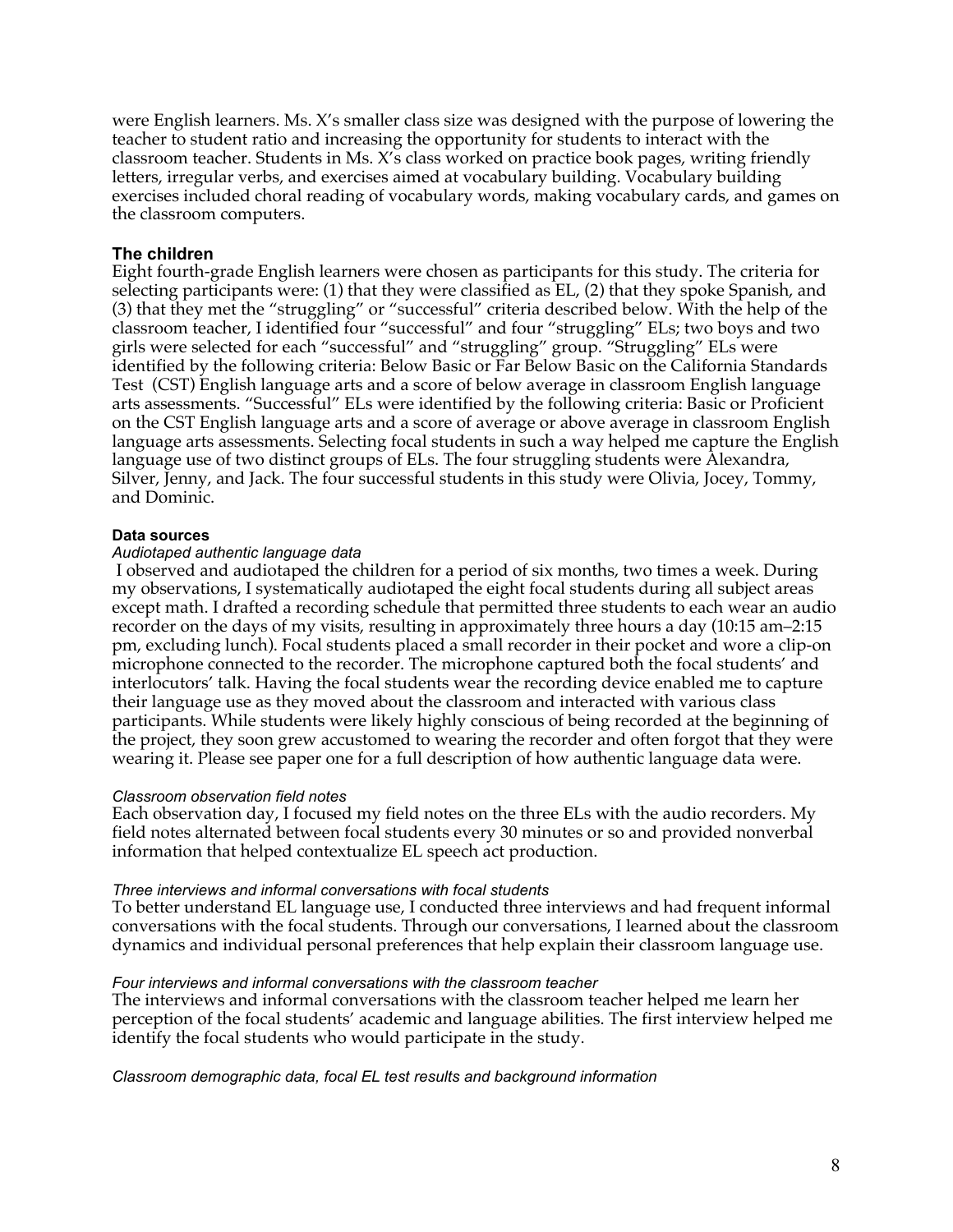Classroomwide EL status data and focal student test results were collected as a way to gain a basic understanding of the class population and focal student test performance. I collected focal student CST English Language Arts, CST Math, and English Language Proficiency test results. Focal student background information provided additional data to inform language use. I administered the background questionnaire orally. See Appendix A for the questionnaire.

## **Data analysis**

Findings from this study relied on the initial identification of explanations and descriptions from the first paper of this dissertation. In paper one, I identified all the academic speech acts the focal children produced during English language arts. Explanations and descriptions made up four of the 57 academic speech acts found in the authentic English learner talk. Starting with the explanations and descriptions from paper one, I proceeded to code the type of question that elicited explanations or descriptions. I coded questions as how question, what question, who question, why question, and unspoken question. I quickly learned that teachers also used commands and sentence starters to elicit explanations and descriptions and added command and sentence starter to the elicitation codes. Analyzing for what elicited the explanation and description productions highlights what teacher talk signals to English learners that either an explanation or description is necessary.

Next, I added an additional, not informative code to capture explanations and descriptions that were incomplete and therefore not informative. For example, a student uttering "because um" signaled an attempt at an explanation but because the student did not continue the explanation and stopped at "um" the speech act was coded as not informative. The not informative code was helpful in that I was able to capture all focal student attempts at explanations and descriptions and then identify the not informative speech acts. Using a not informative code also allowed me to identify instances where the focal children began explaining or describing and were interrupted by the teacher.

Given that this study is concerned with explanations and descriptions in communication with the English language arts teacher, I pulled all of the explanations and descriptions produced in communication with the teacher from explanations and descriptions with peers and other adults. Then, I analyzed for differences between struggling and successful EL production of explanations and descriptions. Finally, I studied the explanations and descriptions the focal children produced while talking with the English language arts teacher for patterns in teacherstudent communication that could help explain the children's production of explanations and descriptions.

## **Findings**

In this study, I set out to investigate how English learners produce two academic speech acts salient in the CCSS—explanations and descriptions—in communication with their English language arts teacher. I was also interested in learning whether there were differences in successful and struggling student explanation and description productions. Analyses revealed the following key findings: (1) English learners produced more speech acts intended to describe than explain; (2) successful English learners produced all but one explain speech act; (3) English learners understood various teacher utterances, including silence, as cues for explanations and descriptions; and (4) teacher language use and English learner responses are inextricably connected and changing teacher questions or prompts alters appropriate English learner responses. I will elaborate on each of the findings in the sections that follow.

#### *English learners produced more speech acts intended to describe than explain*

Analyses of fourth-grade English learner talk as students engaged in academic tasks and communicated with their teacher in English language arts revealed that, as a whole, the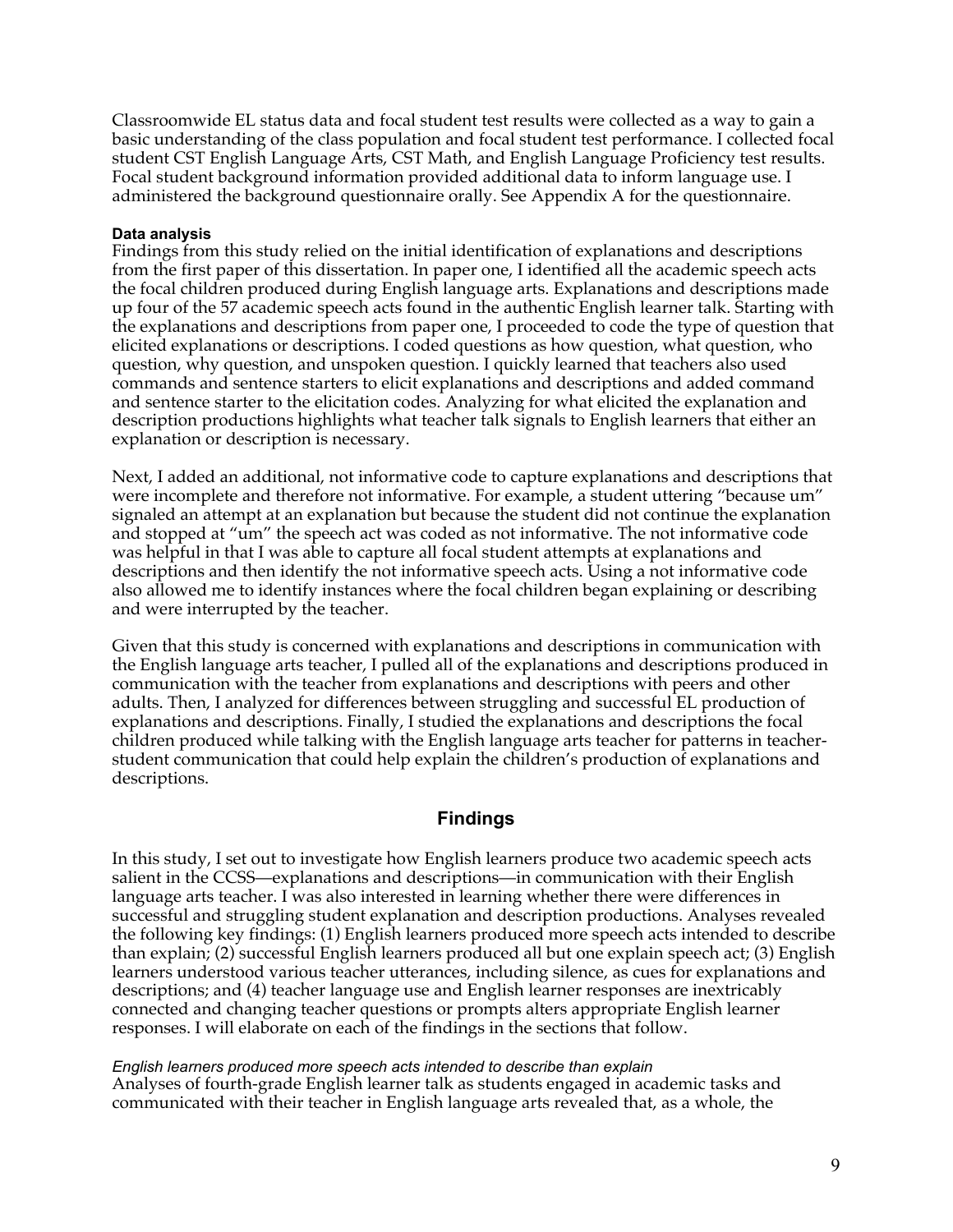children produced more describe speech acts than explain speech acts. When looking at the academic speech acts produced across interlocutors, the children produced 72 describe speech acts and 61 describe the meaning of a word speech acts. Only 24 of the describe and 15 of the describe the meaning of a word speech acts, however, were produced in communication with the teacher. Across interlocutors, the children produced 7 description-giving explanations and 35 reason-giving explanations. Of these, however, only 3 description-giving explanations and 7 reason-giving explanations were produced in communication with the teacher.

What could explain the lower presence of explanations as compared to descriptions? One possible explanation is that English learners are not yet able to produce explanations at the same rate as descriptions. An alternative explanation is that English learners do not have as many opportunities to produce explanations as descriptions. That is to say, teacher communication with English learners may elicit more descriptions than explanations.

*Successful English learners produced more explanations than struggling English learners* When looking at the explanations and descriptions produced by successful and struggling children, the data showed that successful English learners produced all but one explanation in communication with the classroom teacher. Although a reasonable explanation for the absence of struggling English learner explanations in communication with the teacher would be that struggling English learners were not yet able to produce explanations, my data show that this is likely not the case. Struggling English learners produced many explanations when talking with peers and myself.

Valdés, Capitelli, and Alvarez's (2010) three-year study of English learners with beginning English proficiencies found that explaining was the last productive language behavior the students produced. While the present study was not set up to measure academic speech act development over time, findings do support that explanations are not as present in English learners' academic speech act production as other academic speech acts. It is unclear, however, if this is the case because explanations are more difficult to produce or if there are not as many opportunities that call upon explanations in typical fourth-grade classroom interactions, particularly in communication with the teacher.

#### *English learners understood various teacher utterances, including silence, as cues for explanations and descriptions*

Understanding how the children produced explanations and descriptions in communication with the classroom teacher necessitates understanding what led the students to produce the explanations and descriptions. In other words, what is it that the children were responding to when they attempted explanations and descriptions? The talk occurring between teacher and English learner in English language arts was dynamic and no one type of question elicited one type of response. In fact, at times, English learners produced explanations and descriptions in the absence of explicit teacher questions. Other times, English learners produced explanations and descriptions prompted by teacher-provided (and required) sentence starters, but no explicit question. Table 1 below displays the cues English learners responded to when they produced explanations and descriptions.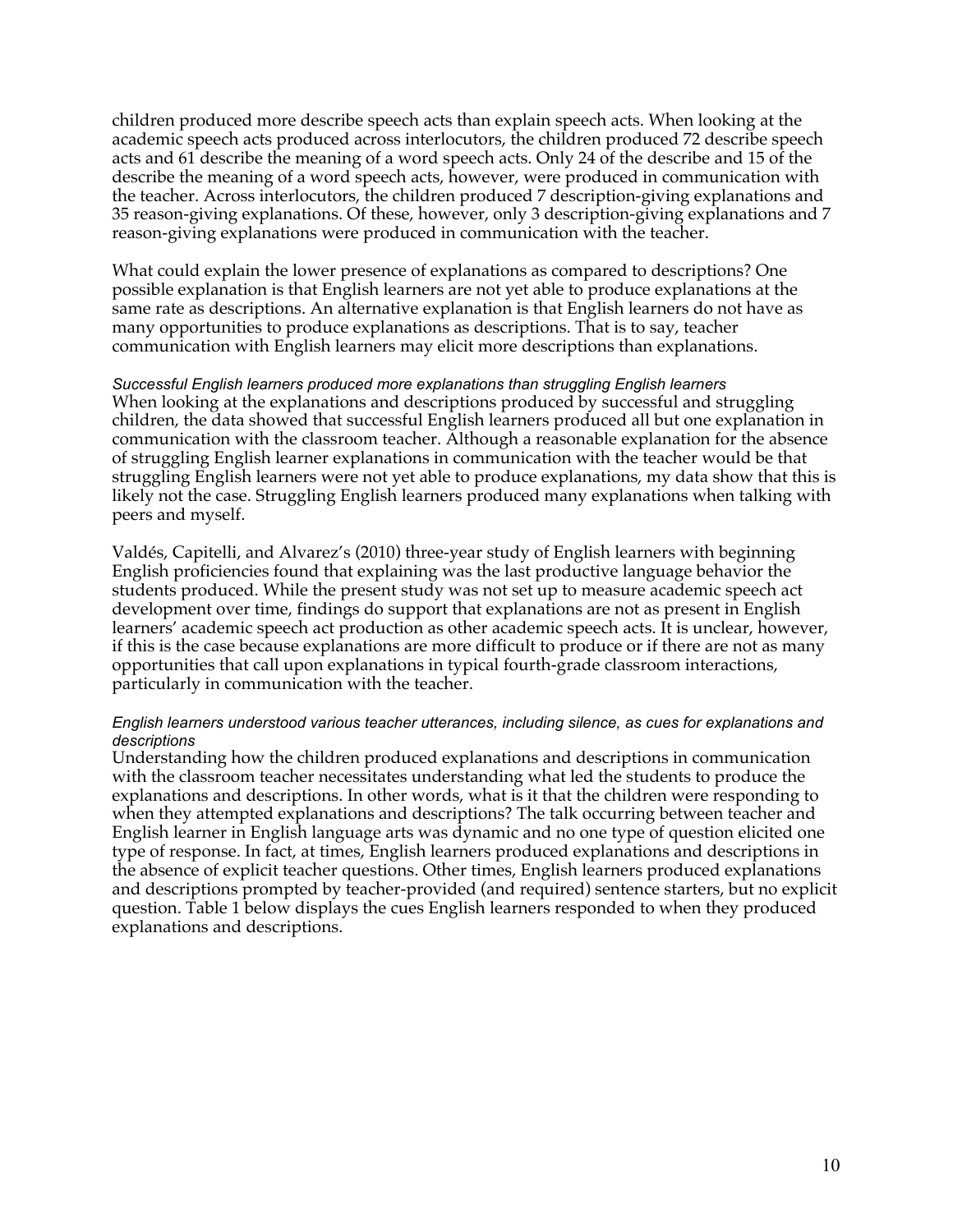| <b>Cue type</b>                | <b>Description-</b><br>giving<br><b>Explanation</b> | <b>Reason-giving</b><br><b>Explanation</b>                         | <b>Describe</b>                                                                                                | <b>Describe the</b><br>meaning of a<br>word                         |
|--------------------------------|-----------------------------------------------------|--------------------------------------------------------------------|----------------------------------------------------------------------------------------------------------------|---------------------------------------------------------------------|
| Sentence<br>starter            | My analysis of<br>this fossil is<br>that            | I think this<br>because                                            | The plants in<br>Yosemite                                                                                      |                                                                     |
|                                |                                                     | I think the garbage<br>can's gasping<br>because                    | My partner thinks<br>that                                                                                      |                                                                     |
| No<br>apparent<br>cue          | X                                                   |                                                                    | X                                                                                                              | X                                                                   |
| "What"<br>question             |                                                     | In what way<br>exactly?                                            | What else did they<br>come up with in<br>terms of the                                                          | What do you<br>think day care is?<br>What is the care               |
|                                |                                                     | What do you think's<br>going on?                                   | garbage can?<br>What was their<br>analysis of the                                                              | for?<br>What is health in                                           |
|                                |                                                     | What does it help<br>you with improve in<br>your reading skills    | garbage can while<br>they were in the<br>garage?                                                               | here? What does<br>it mean?                                         |
|                                |                                                     |                                                                    | Jocey, what did<br>the father do with<br>the garbage can<br>three days ago? In<br>complete sentence<br>please. |                                                                     |
| "Why"<br>question              |                                                     | Why?                                                               |                                                                                                                |                                                                     |
|                                |                                                     | Why DON'T you<br>think that there's a<br>monster inside<br>Olivia? |                                                                                                                |                                                                     |
| "Why" +<br>sentence<br>starter |                                                     | - Why? Because                                                     |                                                                                                                |                                                                     |
| How''<br>question              |                                                     |                                                                    | How hot was it? In<br>complete sentence.                                                                       |                                                                     |
| Command                        |                                                     |                                                                    | Tell about the day<br>Tell about the<br>details<br>Tell how you felt<br>about it                               |                                                                     |
| Explain                        |                                                     |                                                                    |                                                                                                                | How do you<br>explain spoil?                                        |
| "What" +<br>Explain            |                                                     |                                                                    |                                                                                                                | When something<br>is introduced,<br>what does that<br>mean exactly? |

# **Table 1: Explanation and description cues**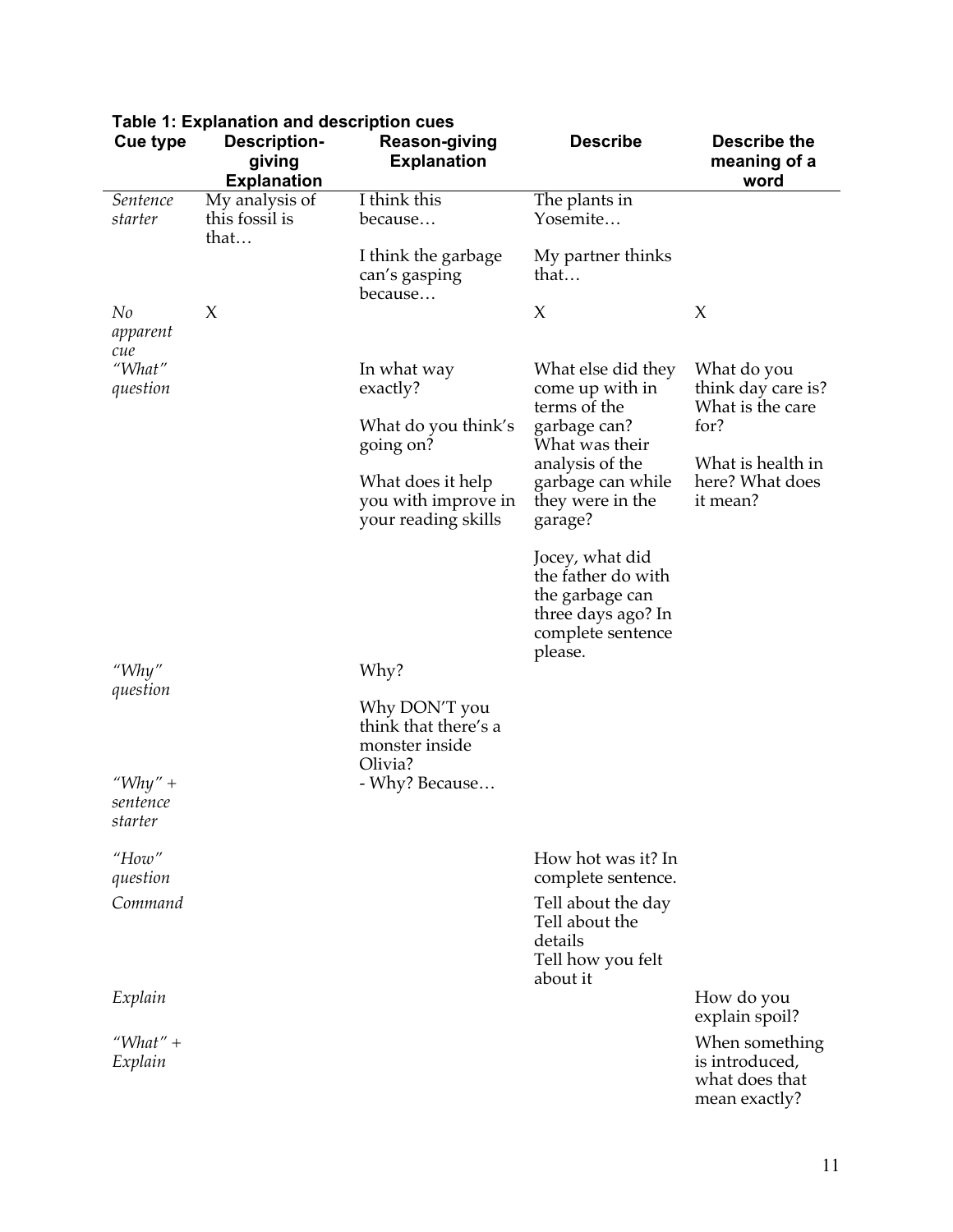| Cue type | <b>Description-</b><br>giving<br><b>Explanation</b> | <b>Reason-giving</b><br><b>Explanation</b> | <b>Describe</b>                                                                           | <b>Describe the</b><br>meaning of a<br>word |
|----------|-----------------------------------------------------|--------------------------------------------|-------------------------------------------------------------------------------------------|---------------------------------------------|
|          |                                                     |                                            |                                                                                           | Olivia, one more<br>time, explain           |
| Other    |                                                     |                                            | Where is the<br>Underground<br>Railroad helping<br>the enslaved<br>Africans come<br>from? |                                             |
|          |                                                     |                                            | Can someone<br>name one of the<br>details?                                                |                                             |

The classroom teacher frequently used sentence starters to help students produce the expected language forms. Sentence starters served to cue description-giving explanations, reason-giving explanations, and the describe speech act. I found no evidence of sentence starters being used to describe the meaning of a word. Because the sentence starters were often used without an explicit question, using the starters required that the English learners work backward to identify the question they were using the sentence starters to answer. When used as the starting point, the sentence starters could become an added obstacle rather than support English learners' communicative abilities.

The children also used the absence of teacher questions or prompts as opportunities to produce description-giving explanations and both describe and describe the meaning of a word speech acts. They could have understood a nonverbal cue that I was unable to capture via audiorecording or simply offered an explanation or description because they deemed it appropriate. In terms of question types, "what" questions worked to cue all explanations and descriptions but description-giving explanations. "Why" questions only cued reason-giving explanations and "how" questions only cued the describe speech act. It is important to note, however, that teacher responses to student explanations and descriptions rarely signaled that the children had mistakenly provided a description when an explanation was necessary. That is to say, based on teacher responses, the children appeared to have made the expected response. Teacher responses, however, did focus on the response form and frequently called for complete sentences and use of sentence starters.

## *Description-giving explanations*

A description-giving explanation is a response to spoken or unspoken "How" and "What" questions and must attempt to solve the inquirer's problem relating to knowledge. Out of 3,018 total speech act productions by successful and struggling focal students, only three were description-giving explanation speech acts in interaction with the classroom teacher<sup>.</sup> Two description-giving explanations took place during one classroom activity and were produced by one focal student—Dominic. Dominic is considered a successful student in English language arts. Jenny, a student considered struggling in English language arts, produced the other description-giving explanation. Both Dominic and Jenny attempted description-giving explanations without an explicit explanation-seeking question. Dominic attempted two description-giving explanations that were prompted by sentence starters and Jenny's attempt at

 $4$  There were seven instances of description-giving explanations in the entire dataset, but only Dominic and Jenny produced them in interaction with the classroom teacher. Jenny produced one with the classroom teacher.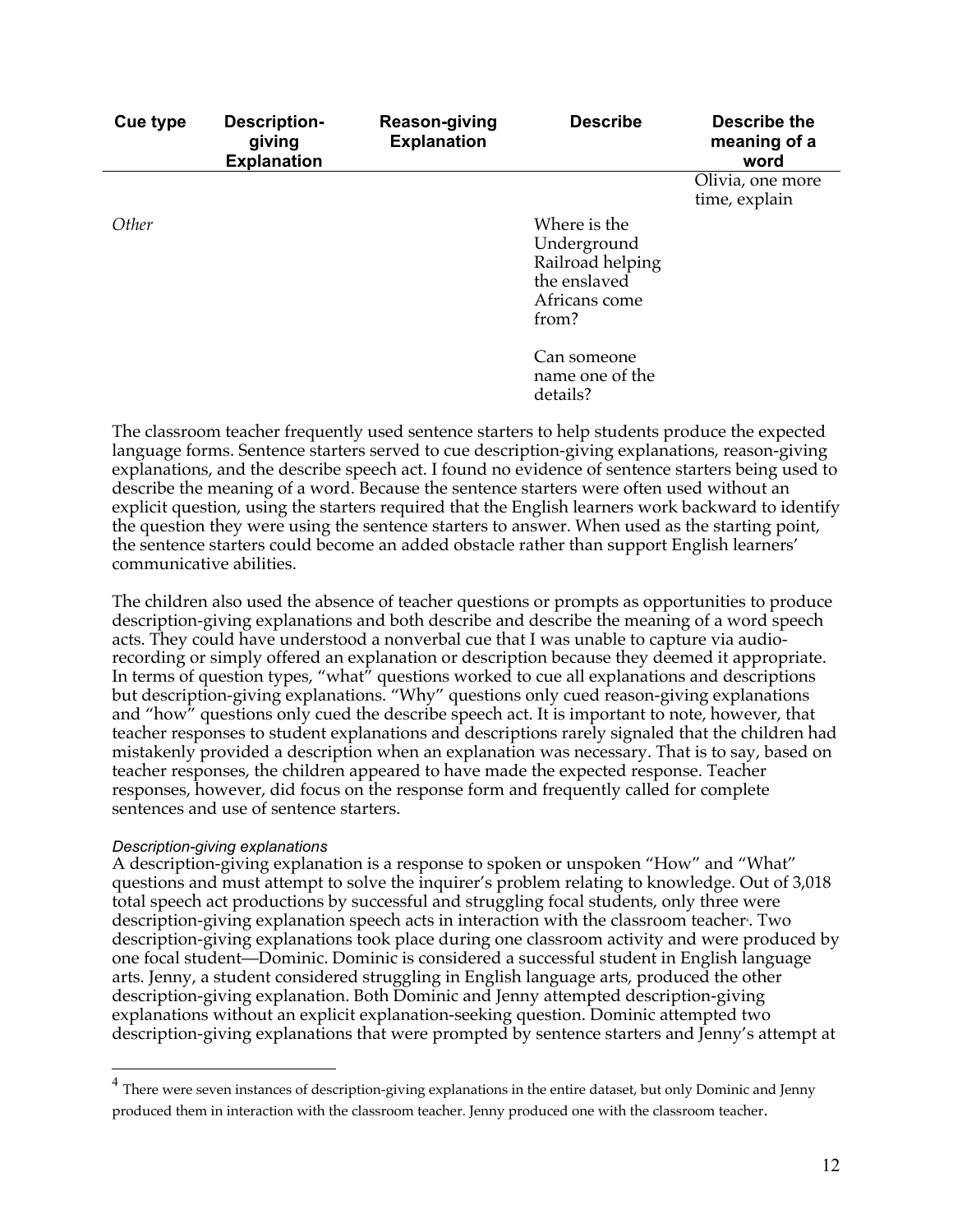a description-giving explanation was freely provided with no clear prompt. I will discuss Dominic's description-giving explanations below.

In the excerpt below, Ms. Nielson has told the class that they will be continuing their work on the vocabulary word *analysis*. She has placed different types of rocks on each child's desk and wants the students to each analyze their rock. Ms. Nielson calls attention to the sentence starters she has posted on the white board.

| The sentence fraime is up heire so that you cain make a gooid complete ainalysis                                                                                                                                                                                                                                         |
|--------------------------------------------------------------------------------------------------------------------------------------------------------------------------------------------------------------------------------------------------------------------------------------------------------------------------|
|                                                                                                                                                                                                                                                                                                                          |
|                                                                                                                                                                                                                                                                                                                          |
| Remember that the: goa: l here is for you to lea: rn what the word means and to be<br>able to use the word. Okay? You can be as creative as you want with your item<br>okay? Just like I was when I was modeling, how I believed this is a deep, dark<br>ancient writing utensil from the prehistoric days. Right? Okay! |
|                                                                                                                                                                                                                                                                                                                          |
| I don't care about that part, you can be creative, have fun with it. But what I do                                                                                                                                                                                                                                       |
|                                                                                                                                                                                                                                                                                                                          |
|                                                                                                                                                                                                                                                                                                                          |
|                                                                                                                                                                                                                                                                                                                          |
|                                                                                                                                                                                                                                                                                                                          |
|                                                                                                                                                                                                                                                                                                                          |
| And then you have a completed analysis. Okay. Ea:ch partner takes turns listen<br>to the other one a:ll the way through, and then the other one make an analysis of                                                                                                                                                      |
|                                                                                                                                                                                                                                                                                                                          |

After providing instructions, Ms. Nielson begins to assign the student partners.

*Ms. Nielson* Comple:te sentences! Use the words! Please use the sentence fra:me! Use the sentence frames! One person gets started.

Okay Dominic you go first!

As Ms. Nielson stands right next to Dominic, Dominic makes his first attempt at producing a description-giving explanation.

*Dominic* **Okay. My: ana:lysis of this fossil is tha:t I:t i:s a hmmm ° Wait. Wait ° >I don't have anything<**

Dominic begins his attempt at a description-giving explanation by using the sentence frame Ms. Nielson has asked the students to use. His description-giving explanation, however, is not informative in that he does not complete his utterance and only recites the sentence frame. He attempts to buy some thinking time, but quickly gives up and communicates to Ms. Nielson that he is unable to continue. Ms. Nielson steps in and attempts to assist Dominic's descriptiongiving explanation by telling him that his object is a green block.

*Ms. Nielson* Co:me o:n! Just make up your- -It's a green block! Oka:y?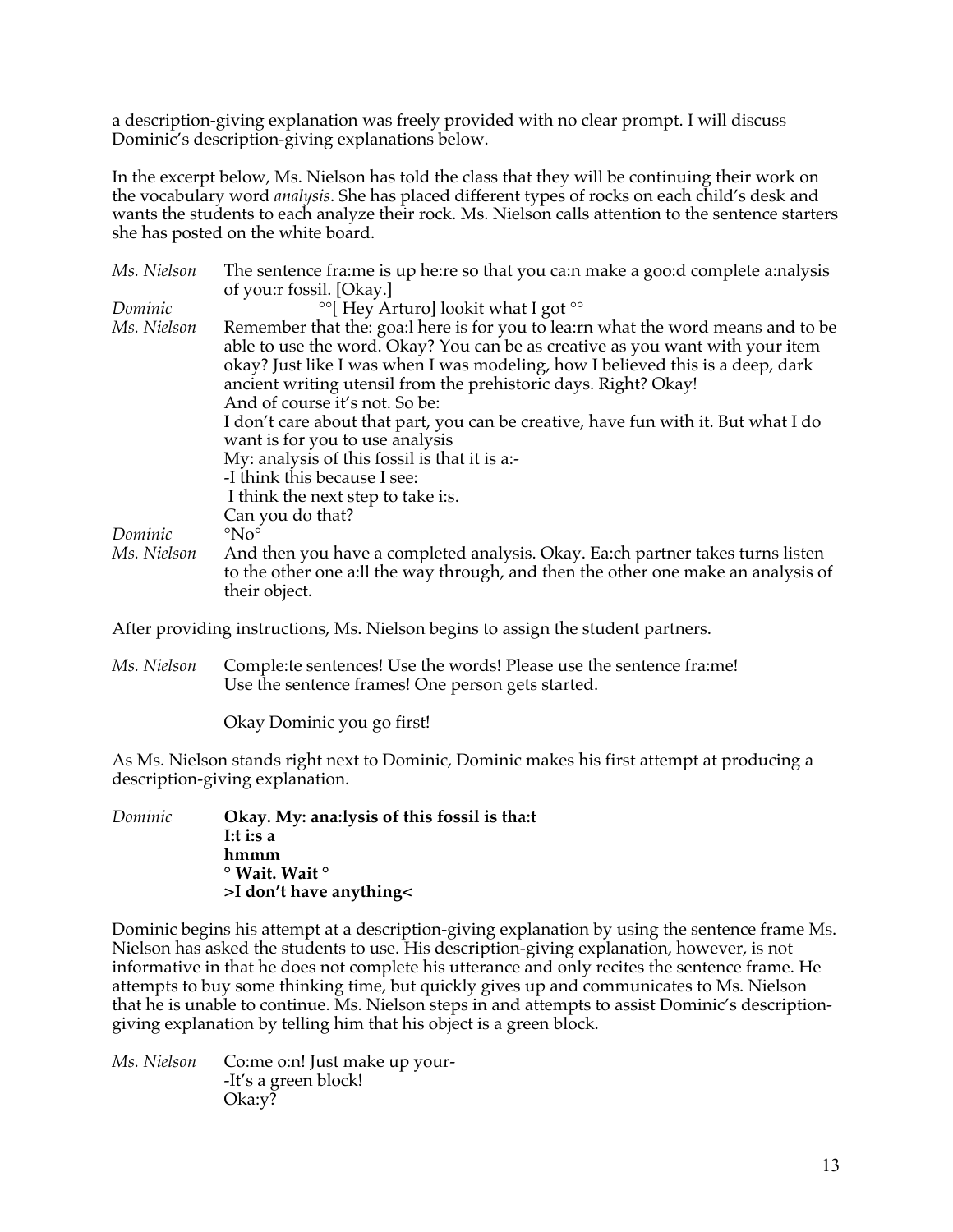## *Dominic* **My analysis of thi:s fossil is that it is a: gree:n, li:ght gree:n block.** *Ms. Nielson* Oka:y keep going

Dominic picks up Ms. Nielson's assist and makes a second attempt at a description-giving explanation. This time he completes his explanation and Ms. Nielson prompts him to continue on to the next sentence frame he is to use. The next sentence frame, "I think this because I see," calls for a reason-giving explanation and will be discussed in the section that follows.

## *Reason-giving explanations*

A reason-giving explanation occurs in response to spoken or unspoken "Why" questions and must attempt to solve the inquirer's problem relating to knowledge. A key feature of reason giving explanations is that they attempt to provide the speaker's reasoning and tend to use the conjunction "because." Out of 3,018 total speech act productions by successful and struggling focal students, only seven were reason-giving explanation speech acts in interaction with the classroom teacher<sup>,</sup> Successful students produced all seven reason-giving explanations in interaction with the classroom teacher.

The excerpt below is the exchange following the description-giving explanation shared above. Ms. Nielson has accepted Dominic's description-giving explanation and is now prompting Dominic to use the sentence frame that calls for an explanation of why he has made the analysis that the fossil is a light green block.

## *Ms. Nielson* Oka:y keep going *Dominic* **I think thi:s because I see: like lem- lime green righ' here.**

Dominic's reason for describing the object as a light green block is that he sees lime green on the object. Ms. Nielson does not comment. He immediately moves on to the next sentence frame intended to describe the next step to verify his analysis.

## *Describe*

To describe is to give an account of someone or something. Out of 3,018 total speech act productions by successful and struggling focal students, 24 were reason-giving explanation speech acts in interaction with the classroom teacher<sup>s</sup>. The excerpt below immediately follows the above exchange between Dominic and Ms. Nielson. Dominic begins with the sentence starter, but stops and communicates that he doesn't know how to continue the sentence. The description itself is not informative.

| Dominic     | I think the next step to take i:s-<br>->What am I: supposed to say for that?<                                                                                                                        |
|-------------|------------------------------------------------------------------------------------------------------------------------------------------------------------------------------------------------------|
| Ms. Nielson | Whatever you think you want to do about the next step to verify what you think<br>it is                                                                                                              |
| Dominic     | The next step to take is >see if you could color stuff<                                                                                                                                              |
| Ms. Nielson | Oka:y.<br>$((T \text{ rings bell}))$<br>Switch partners if you haven't done so already. Give the other person a chance.<br>The sentence frames are right up there. Please use them. Continue please. |

 $<sup>5</sup>$  There were 35 total reason-giving explanations in the dataset. Both successful and struggling students produced</sup> reason-giving explanations, but only successful students produced them in interaction with the classroom teacher. 6 There were 72 describe instances in the dataset, but only 24 occurred in interaction with the teacher. Both successful and struggling students produced descriptions.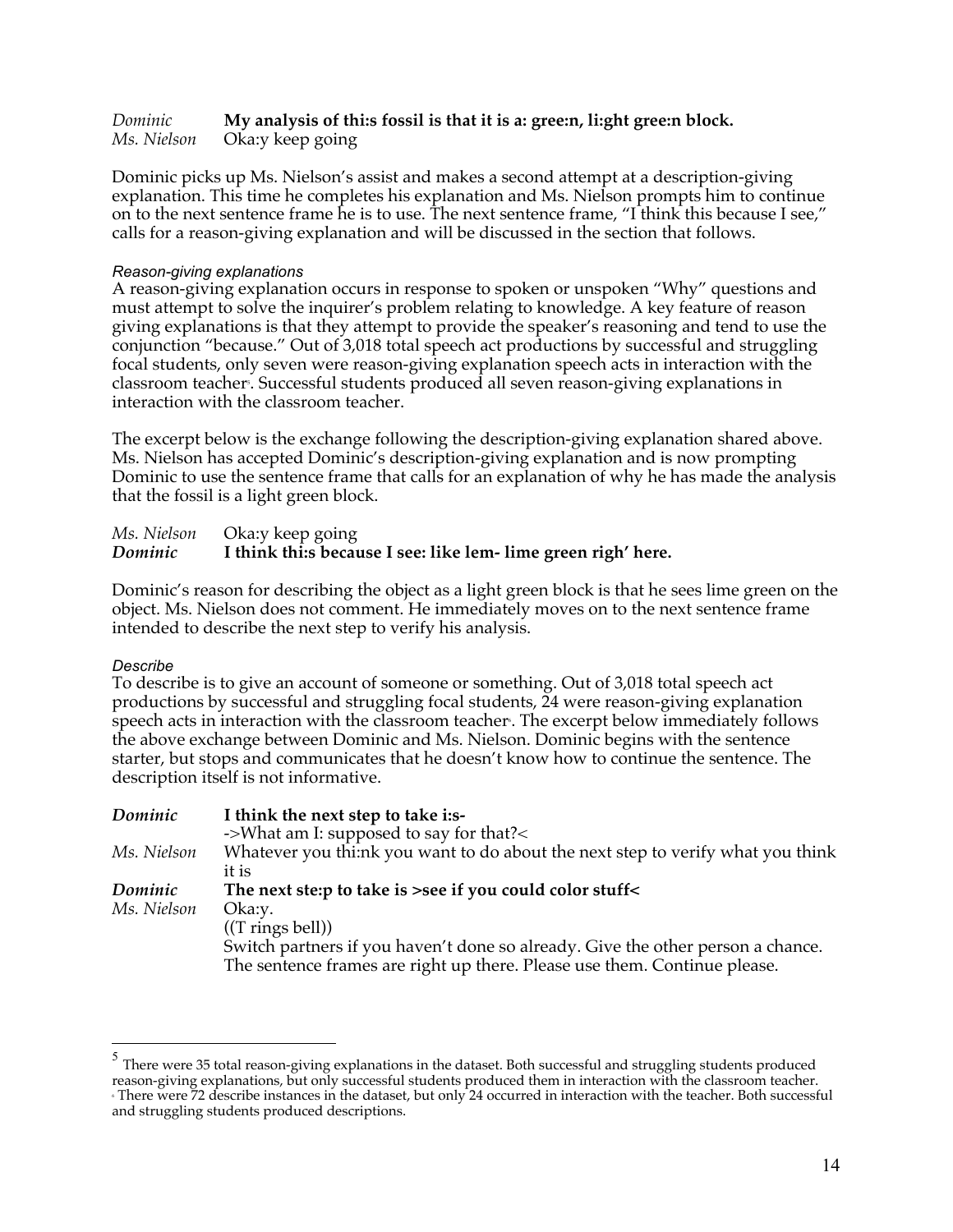Ms. Nielson tells Dominic that he's supposed to finish the sentence by saying what the next step will be to verify his analysis of the object. Dominic describes his next step and Ms. Nielson walks away to close the activity.

## *Describe the meaning of a word*

Describe the meaning of a word is a prompted or unprompted account of the meaning of a word. In this paper, I understand describe the meaning of a word as synonymous with defining a word. Out of 3,018 total speech act productions by successful and struggling focal students, 15 were reason-giving explanation speech acts in interaction with the classroom teacher . Struggling students produced 13 of these speech acts and successful students produced 2.

In the excerpt below, Ms. X has asked Alexandra to *explain* the vocabulary word spoil. Alexandra begins providing her description of the meaning of spoil and other students begin to chime in. Ms. X listens to her description of the word and soon walks away to visit other groups.

| Ms. X<br>Alexandra | [Alright spoi:1.] How do you explain spoil?<br>There's two differe:nt wa:ys.     |
|--------------------|----------------------------------------------------------------------------------|
|                    | No: spoi: I is something that you spoi: I. Something that doesn't work and spoil |
|                    | the other one.                                                                   |
| Student 1          | Spoil, like you spoil this sto:ry!                                               |
| Alexandra          | $\circ$ Yeah $\circ$                                                             |
| Student 2          | It could be like, it's nasty and expired.                                        |
| Alexandra          | There's two different wa:ys!                                                     |
| Student 3          | No it's like your parents get you everything you want, [you're spoiled].         |
| Alexandra          | [NOO:!]                                                                          |
|                    | Spoi:l means, that you spoi:l a book!                                            |
|                    | You know what that means?                                                        |
| Student 1          | Or the movie                                                                     |
| Alexandra          | Yeah                                                                             |

Ms. X's use of *explain* when requesting the meaning of a word highlights the confusion expressed by researchers in science education surrounding the term *explain*. Ms. X used explain when she was really asking for the meaning of a word and not for an explanation of how or why food spoils. Alexandra and her peers, however, appeared to understand that Ms. X was asking for the meaning of the word and not an explanation. I found three instances where *explain* was used by both Ms. X and Ms. Nielson to cue a description of the meaning of a word. As in the exchange above, the children appeared to understand that the teacher expected the meaning of a word and not an explanation.

*Teacher language use works to cue different English learner responses. Not fully understanding the complex relationship between teacher talk and English learner response can lead to failure to communicate ideas.*

As the excerpts of classroom talk above show, teacher language use worked to cue different English learner responses. Overall, the children understood the type of response the teacher expected of them and attempted to meet the expectations. At times, however, the children appeared to stumble on words and used academic delays such as "umm" and stretching of words to buy thinking time. When English learners appear to stumble, it is difficult for teachers

 $7$  Across interlocutors, the children produced 61 total describe the meaning of a word speech acts.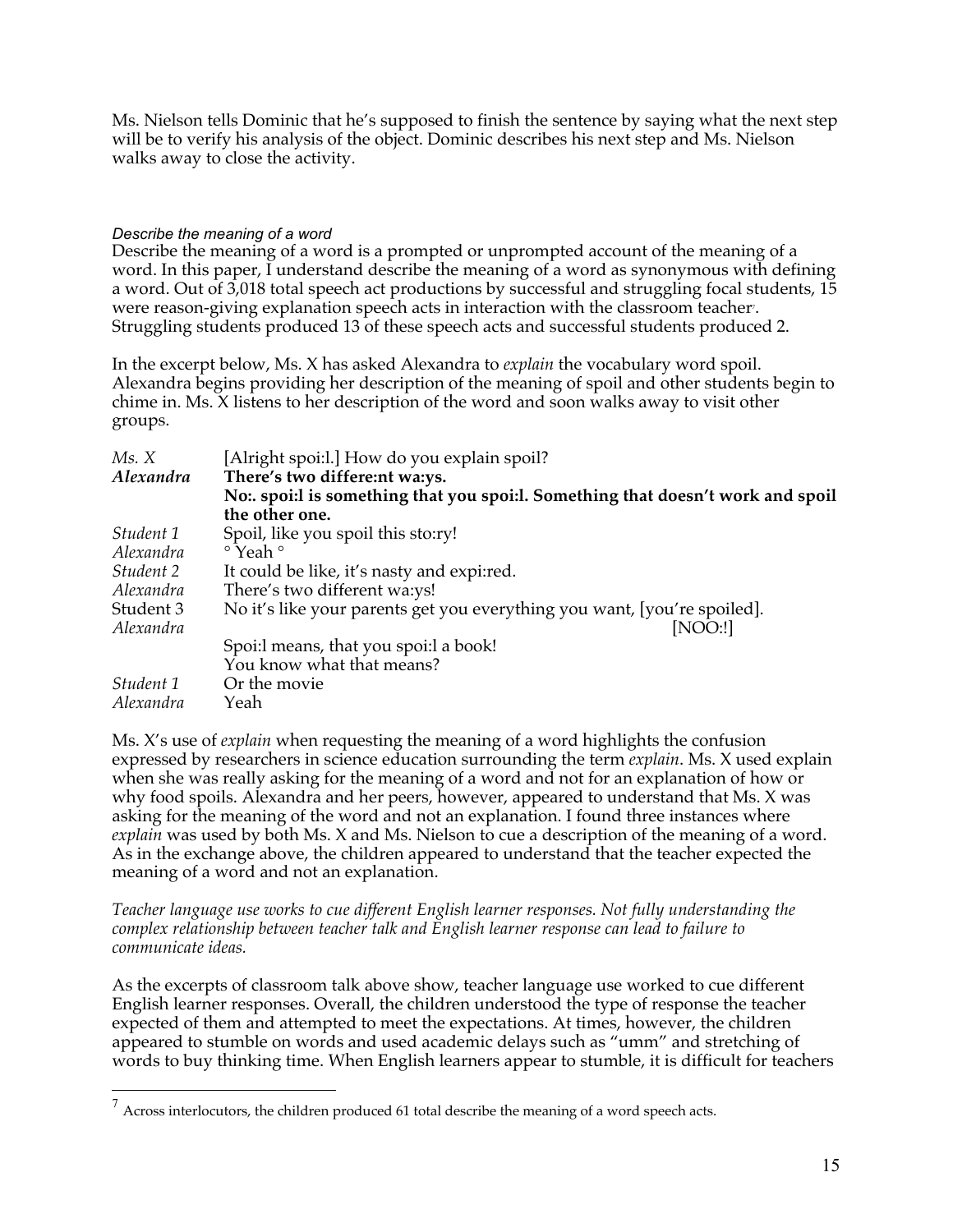to gauge whether the children are having difficulty with the concepts or the language they're to use to deliver their ideas. In the communicative exchanges that follow, Ms. Nielson might be facing a similar challenge with Olivia. In an effort to support Olivia's response, Ms. Nielson attempts multiple question types. By changing her questions, however, Ms. Nielson is simultaneously changing the appropriate response types making it increasingly challenging for Olivia to identify the question. Olivia is considered a successful English language arts student.

For the last 20 minutes, Ms. Nielson and her fourth-grade class have been chorally reading *The Case of the Gasping Garbage* by Michelle Torrey. The young detectives in the story have just landed a new case where they are investigating why a garbage can is making gasping sounds. The client thinks there might be a monster inside the garbage can. Ms. Nielson pauses the choral reading and begins to question the class about what they think is going on with garbage can.

| Ms. Nielson     | What do you guys think is wrong with the garbage can? Do you think there's a |
|-----------------|------------------------------------------------------------------------------|
|                 | monster inside of it?                                                        |
| <i>Students</i> | [Noo.]                                                                       |
|                 | [Yes!]                                                                       |
| Ms. Nielson     | Who thinks so, raise your hand.                                              |
| Olivia          | $((\text{giggles}))$                                                         |
| Ms. Nielson     | How many of you don't think there's a monster inside?                        |
| Olivia          | $((\text{raise } s \text{ her hand}))$                                       |
| Ms. Nielson     | Why DON'T you think that there's a monster inside Olivia?                    |

By asking *why*, Ms. Nielson is asking for the reason Olivia does not think there is a monster inside the garbage can. Why questions are also known as explanation-seeking questions. An appropriate response would be to provide an explanation where Olivia communicates her reasoning. The use of because is a direct way to provide a **reason-giving explanation**. After a two-second pause Olivia begins her explanation.

*Olivia* °Be:cau:se u:m° *Ms. Nielson* =Why do you think the garbage can is making all the: gurgling noises

Olivia's response begins with *because* and demonstrates her intention of providing a reasongiving explanation. She uses the conversational device *um* commonly used to buy thinking time. Ms. Nielson quickly latches onto the beginning of her explanation and changes the question from "Why don't you think there's a monster inside?" to "Why do you think the garbage can is making all the gurgling noises?" The appropriate response, however, remains the same. Ms. Nielson is still seeking a **reason-giving explanation**.

After a generous eight-second pause, Ms. Nielson changes her question again, presumably in an effort to help Olivia respond. This time the question changes from a "why" question to a "what" question. Ms. Nielson asks Olivia to **describe** what might be happening inside the garbage can and quickly follows up with a request for Olivia's prediction. By asking "What's your prediction?" Ms. Nielson is now asking Olivia to describe what she thinks will happen next. These are both questions aimed at eliciting a description, but the appropriate responses have changed from tell me what you think *is* happening inside the garbage can to tell me what you think *will* happen in the story. Ms. Nielson provides a sentence starter to assist Olivia's response.

| Ms. Nielson | What do you think is going on in the garbage can? |
|-------------|---------------------------------------------------|
|             | What's your prediction?                           |
|             | I think                                           |
| Olivia      | $\degree$ I th[ink $\degree$ ]                    |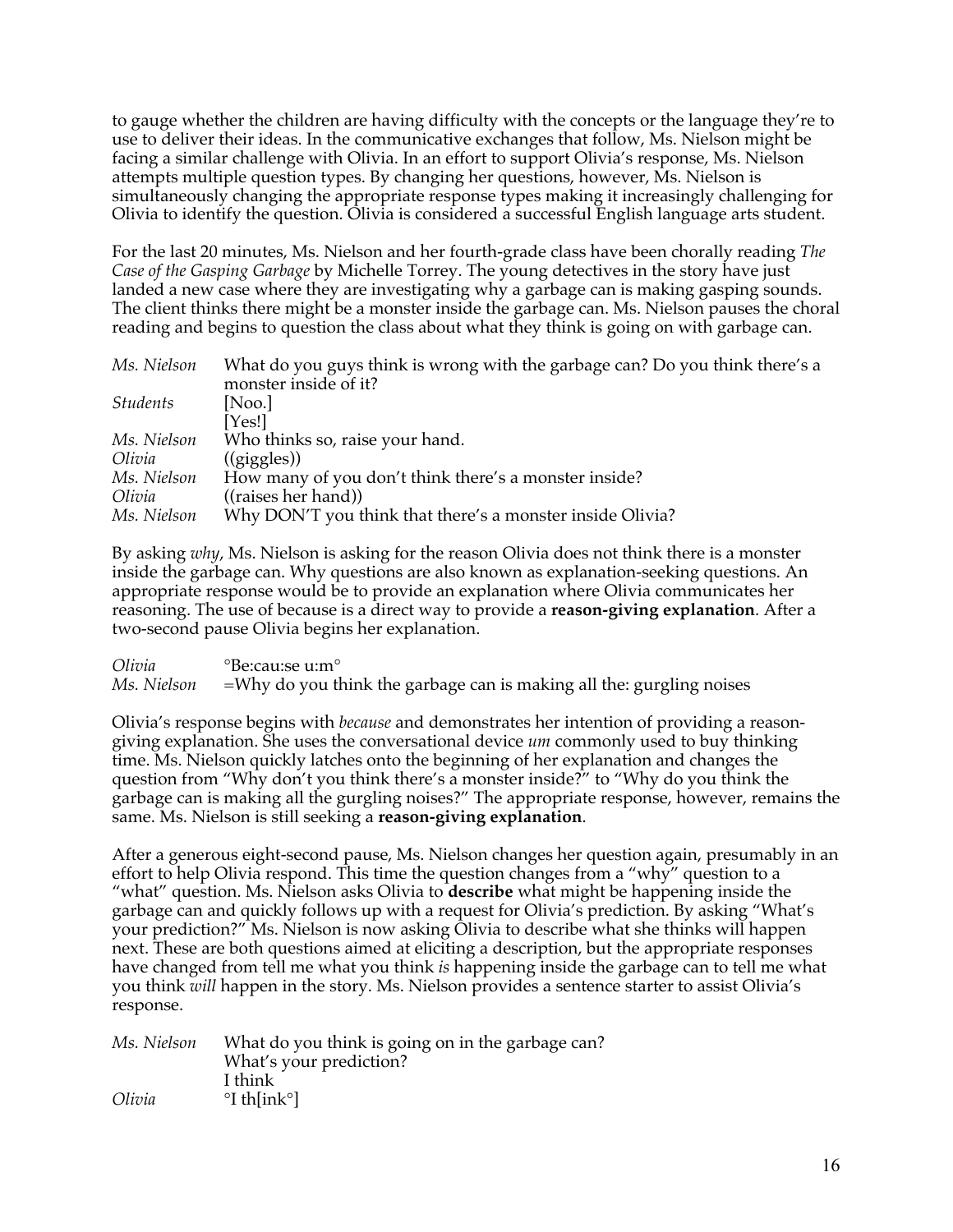*Ms. Nielson* I [think] the garbage can's gasping because

Ms. Nielson expands on the sentence starter and provides Olivia with more pieces to the appropriate response. The scaffold, however, changes the appropriate and expected response once more. Instead of supporting a response communicating a prediction, Ms. Nielson's sentence starter is now setting the stage for a **reason-giving explanation** response that provides the reason why the garbage can is making gasping noises.

| Olivia      | <sup>o</sup> I think the garbage ca:n is gasping becau:se u:m <sup>o</sup> ((2 sec pause)) |
|-------------|--------------------------------------------------------------------------------------------|
|             | $((\text{Clearly,}\theta))$                                                                |
|             | $\degree$ I I:m $\degree$                                                                  |
| Ms. Nielson | Complete your sentence                                                                     |
|             | What do you think                                                                          |
|             | What do you think's going on                                                               |
| Olivia      | <sup>o</sup> Maybe the:re- there's a: <sup>o</sup>                                         |
|             | $\circ$ A: $\circ$                                                                         |

Despite several attempts by Ms. Nielson and Olivia, Olivia fails to provide an informative response. After a four-second pause, Ms. Nielson moves on to another student. The entire exchange lasted just a little more than a minute.

## **Discussion and Implications**

This analysis adds to prior research in science education that suggests a misunderstanding by the research community and K–12 community of what it means to *explain*. While prior discussion about *explanations* inside the classroom centered on science education, this study suggests that the misunderstanding may extend to English language arts. The term *explain* is used loosely in both the English language arts classroom (e.g., explain the meaning of spoil) and CCSS English language arts and literacy standards. Furthermore, as was demonstrated by Ms. Nielson's interaction with Olivia, teacher attempts to scaffold English learner responses may be unintentionally creating more challenges for English learner talk instead of supports. Like many conscientious teachers, Ms. Nielson worked to alter her question to help Olivia's response. What Ms. Nielson didn't realize, however, is that by changing the questions she was simultaneously changing the appropriate response. Not only was the change in question causing a change in appropriate response, but also changing the questions was altering the response from explanation to description and back to explanation again.

The use of sentence starters to aid English learner talk appears to be quite popular among teachers and professional development programs today. Results from this study show that sentence starters can and are used to cue appropriate English learner responses. Sentence starters, however, should be used cautiously with special attention to exactly the type of question and response they are cuing. Asking a question of any student and then requiring that they use a sentence starter that doesn't quite address the question type could confuse children and hinder their responses. Using sentence starters in this way could be especially detrimental to English learners as they are acquiring English while they accomplish academic tasks and communicate in the classroom.

As teachers, we are required to think on our feet and try different strategies and techniques to help our struggling students. I have no doubt that during my time in the elementary classroom I tried to help my language learners in a similar way as Ms. Nielson and Ms. X. If one question doesn't work, let's try another one. Results from this study highlight the importance of paying close attention to what we are asking our students to do through their responses. Might our students, particularly our English learners, be struggling to respond because they are unclear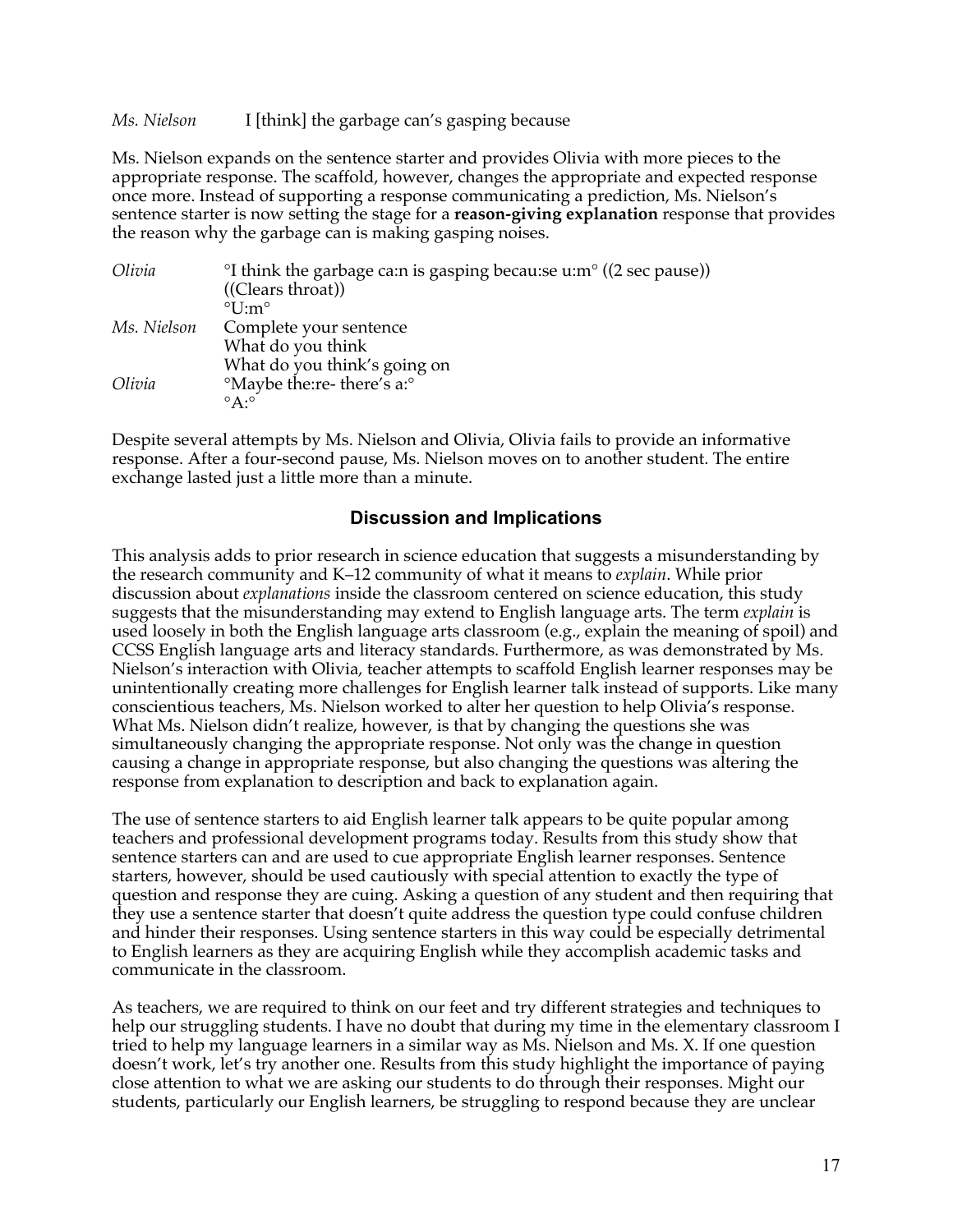which question or sentence starter to respond to rather than because they don't know *how* to craft a response?

By focusing on English learner production of explanations and descriptions in English language arts, I show that English learners are able to produce explanations and descriptions, but productions vary by successful and struggling students. Successful students produced all but one of the explanations in communication with the classroom teacher. What explains this difference in production? As mentioned earlier, struggling students produced many explanations in communication with other classroom interlocutors but only one when talking with the classroom teacher. One possible explanation is that, when communicating with the classroom teacher, struggling students had fewer opportunities to produce explanations than successful students. Classroom teachers might attempt to cue more explanations from successful and struggling English learners alike by posing questions with a problem relating to knowledge as opposed to simply asking English learners to provide an account of someone or something. In this study English learners have demonstrated that they are able to produce explanations and descriptions and by increasing their opportunities to produce them more frequently, they may continue to refine their abilities to provide increasingly difficult academic speech acts.

With regard to the question of how English learners will fare in light of more demanding English language arts standards, results from this study show that supporting English learners to meet the new expectations will require us to refine our current understanding of what we mean by explaining and describing and pay close attention to teacher language use. Communication does not happen in isolation. English learners communicate *with* others inside the classroom. By investigating how English learners produced explanations and descriptions when talking with the classroom teacher, analysis revealed that cues to explain and describe are used loosely inside the classroom. The quick changes in teacher cues suggest that teachers may not recognize the change in response their change in question or sentence starter signals. Furthermore, teachers may not recognize the added challenge rapidly changing questions add to English learners' attempts to provide an appropriate response. Teacher self-study of language use in real-time classroom interactions with English learners might help teachers understand the inextricable relationship between teacher talk and English learner talk. From there, we can begin to have deeper conversations about what it means to explain and describe in English language arts and how we can increase opportunities for their production inside the classroom.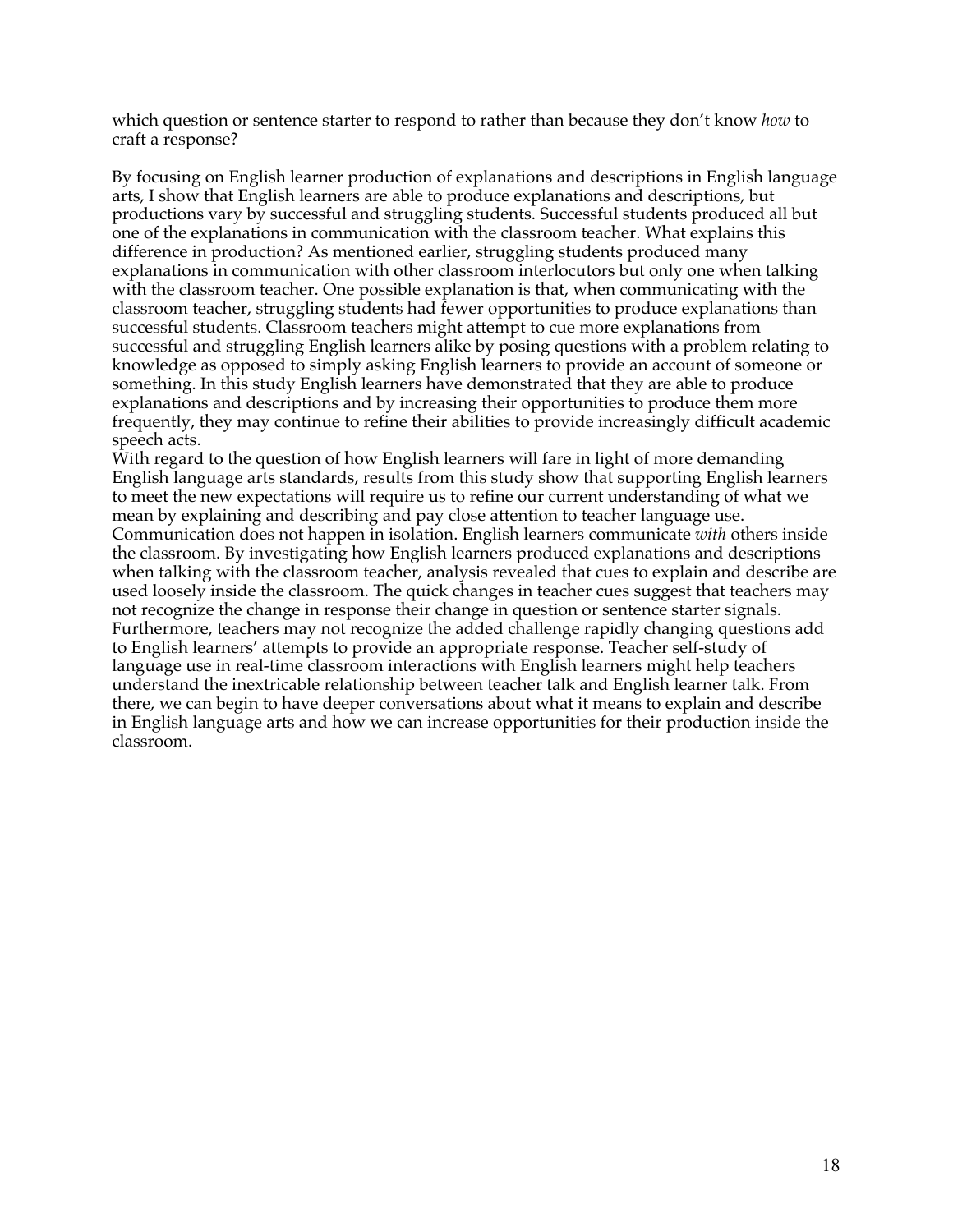## **References**

- Aguila, V. (2010). Schooling English learners: Contexts and challenges. In *Improving education for English learners: Research-based approaches* (pp. 1–18). Sacramento, CA: California Department of Education.
- Berland, L. K., & McNeill, K. L. (2012). For whom is argument and explanation a necessary distinction? A response to Osborne and Patterson. *Science Education, 96*(5), 808–813.
- Common Core State Standards Initiative. (2014a). *English language arts standards. Reading: Literature, grade 4*. Retrieved from http://www.corestandards.org/ELA-Literacy/RL/4/
- Common Core State Standards Initiative. (2014b). *Key shifts in English language arts*. Retrieved from http://www.corestandards.org/other-resources/key-shifts-in-englishlanguage-arts/
- Crystal, D. (2008). *Dictionary of linguistics and phonetics* (6th ed.). Hoboken, NJ: Wiley-Blackwell.
- Faye, J. (2007). The pragmatic-rhetorical theory of explanation. In R. S. Cohen, J. Renn & K. Gavroglu (Eds.), *Boston studies in the philosophy of science: Vol. 252. Rethinking explanation* (pp. 43–68). Houten, Netherlands: Springer Netherlands.
- Fillmore, L. W., & Fillmore, C. J. (2012, January). *What does text complexity mean for English learners and language minority students?* Paper presented at the Understanding Language Conference, Stanford, CA. Retrieved from http://ell.stanford.edu/publication/what-does-text-complexity-mean-english-learnersand-language-minority-students

Flowerdew, J. (2013). *Discourse in English language education*. New York, NY: Routledge.

- Fry, R. (2007). *How far behind in math and reading are English language learners?* Retrieved from Pew Hispanic Center website: http://www.pewhispanic.org/2007/06/06/howfar-behind-in-math-and-reading-are-english-language-learners/
- Genesee, F., Lindholm-Leary, K., Saunders, W., & Christian, D. (2006). *Educating English language learners: A synthesis of research evidence*. New York, NY: Cambridge University Press.
- Goldenberg, C. (2008). Teaching English language learners: What the research does—and does not—say. *American Educator, 32*(2), 8–23.
- Goldenberg, C. (2013). Unlocking the research on English learners: What we know—and don't yet know—about effective instruction. *American Educator, 37*(2), 4–11.
- Horwood, R. H. (1988). Explanation and description in science teaching. *Science Education, 72*(1), 41–49.